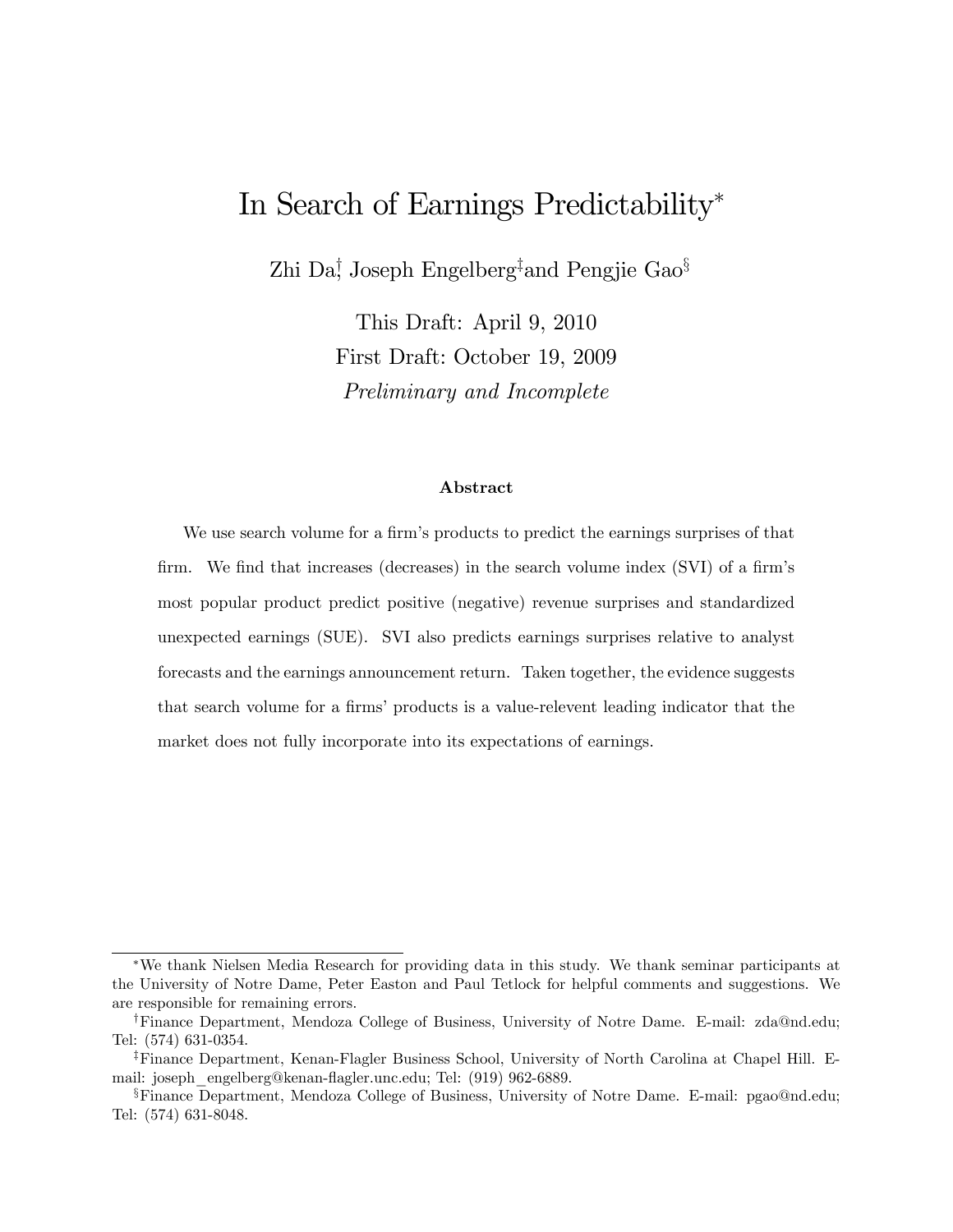ì. . . if you can assemble a diverse group of people who possess varying degrees of knowledge and insight, you're better off entrusting it with major decisions rather than leaving them in the hands of one or two people, no matter how smart those people are."

ó James Surowiecki, The Wisdom of Crowds

## 1 Introduction

Search queries reflect the intentions of those who query. For example, when search volume for a brand of automobile is high, sales for that brand of auto are also high. Therefore, when economic data are released with a lag, search volume may be able to predict the content of these lagged releases. According to Choi and Varian  $(2009)$  "query data may be correlated with the current level of economic activity in given industries and thus may be helpful in predicting the subsequent data releases." Choi and Varian (2009) support this claim by providing evidence that search volume can predict subsequent reports of home sales, automotive sales and tourism.

Because search data appear well-suited to predict lagged releases of economic activity, here we consider the predictability of search volume for firm earnings announcements. Firms report earnings information with a lag four times a year. This paper examines whether search volume can predict the content of these announcements. We have four key findings. First, we find that the search volume index (SVI) of a firm's most popular product is related to the revenue announced by the Örm. Increases (decreases) in SVI strongly predict positive (negative) revenue surprises for the firm on its announcement day. This result holds even after including a host of controls that have been shown to predict revenue surprises in previous research. Second, this predictability also holds for the earnings per share of the firm: changes in SVI predict standardized unexpected earnings (SUE). Third, when we consider the earnings surprise relative to the consensus analyst forecast (SAFE), we find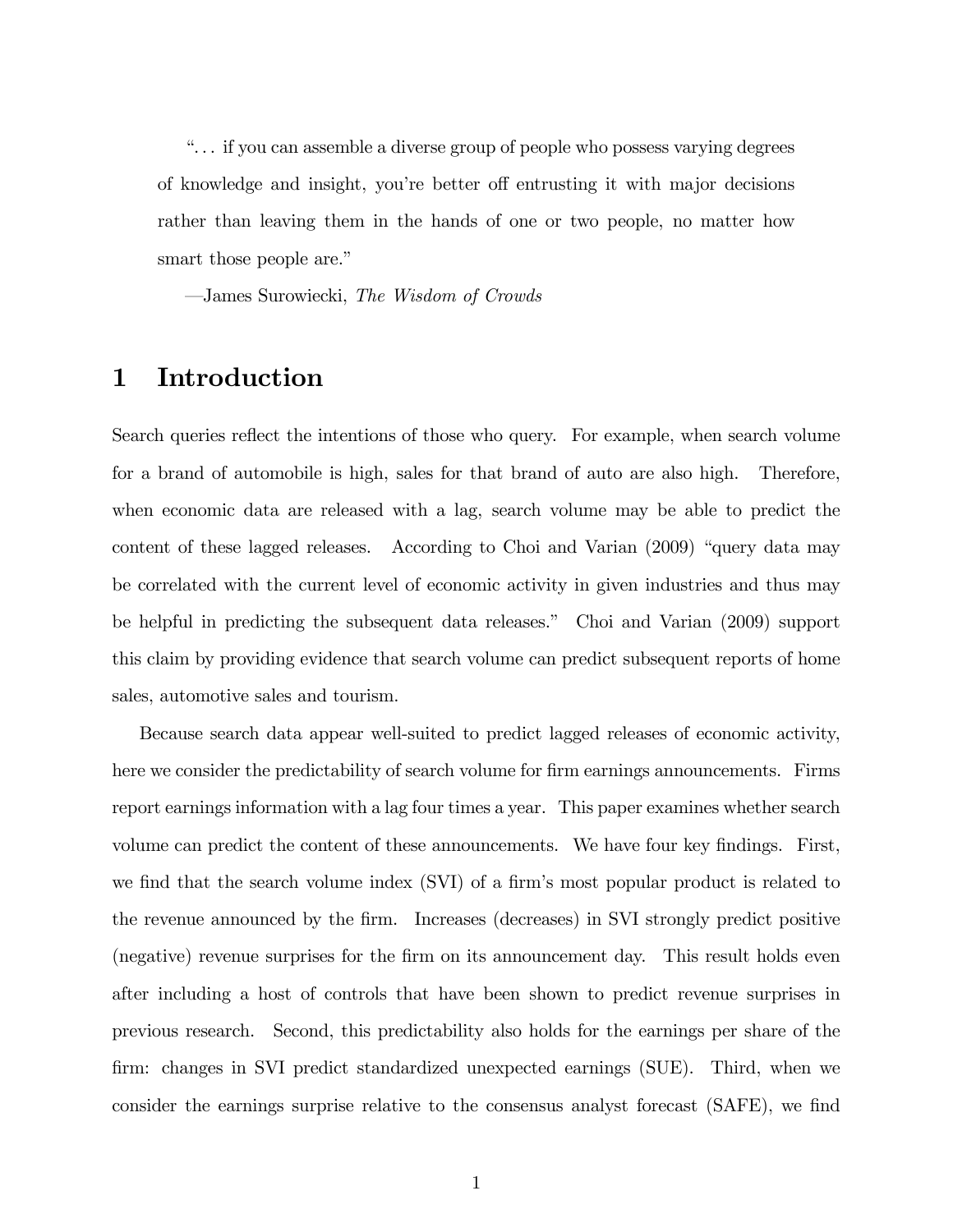that changes in SVI predict SAFE especially among firms with high information uncertainty (high forecast dispersion). Finally, we find that SVI changes predict announcement-window returns, even after controlling for contemporaneous revenue and earnings surprises. These findings suggest that the information contained in SVI is value-relevant and incremental to other fundamental information about the Örm.

Our paper is not the first to suggest a non-GAAP leading economic indicator which can predict earnings-related fundamentals. Tetlock (2009), Demers and Vega (2009) Li (2006, 2008) and Feldman et al. (2009) show that the linguistic content of press stories and 10-Ks have incremental predictability for future earnings. Mayew and Venkatachalam  $(2009)$  provide evidence that the negative affect in a manager's voice during the earnings announcement conference call can predict returns shortly after the announcement. Other non-GAAP leading indicators include firm patents (Deng, et al., (1999); Hall et al., (2000); Gu and Lev (2002, 2004) ), customer satisfaction (Ittner and Larcker (1998), order backlogs (Rajgopal et al. (2003)), and same-store sales growth rates (Yang, 2007).

The two papers closest to our are Truman et al. (2001) and Rajgopal et al. (2000) who find a relationship between web traffic and the profitability of Internet and e-Commerce firms. While search volume and Internet traffic are certainly related, our study has two key advantages. First, we do not limit ourselves to Internet firms. The firms in this study include airlines, restaurants, department stores, drug companies and many others. The fact that these are not Internet firms is irrelevant: search reflects household demand for a wide variety of products. Second, households may search for a firm's products or product information without ever visiting a firm's website. A household which is interested in purchasing a new Ford product may search for driver reviews online and visit a local Ford dealership for purchase without ever visiting Ford.com or an affiliate dealership. Because search engines are the portal by which households arrive at information, search volume has the potential to measure interest in products without specifying a set of firm-related websites.

Perhaps the most unique aspect of the leading indicator we propose in this paper is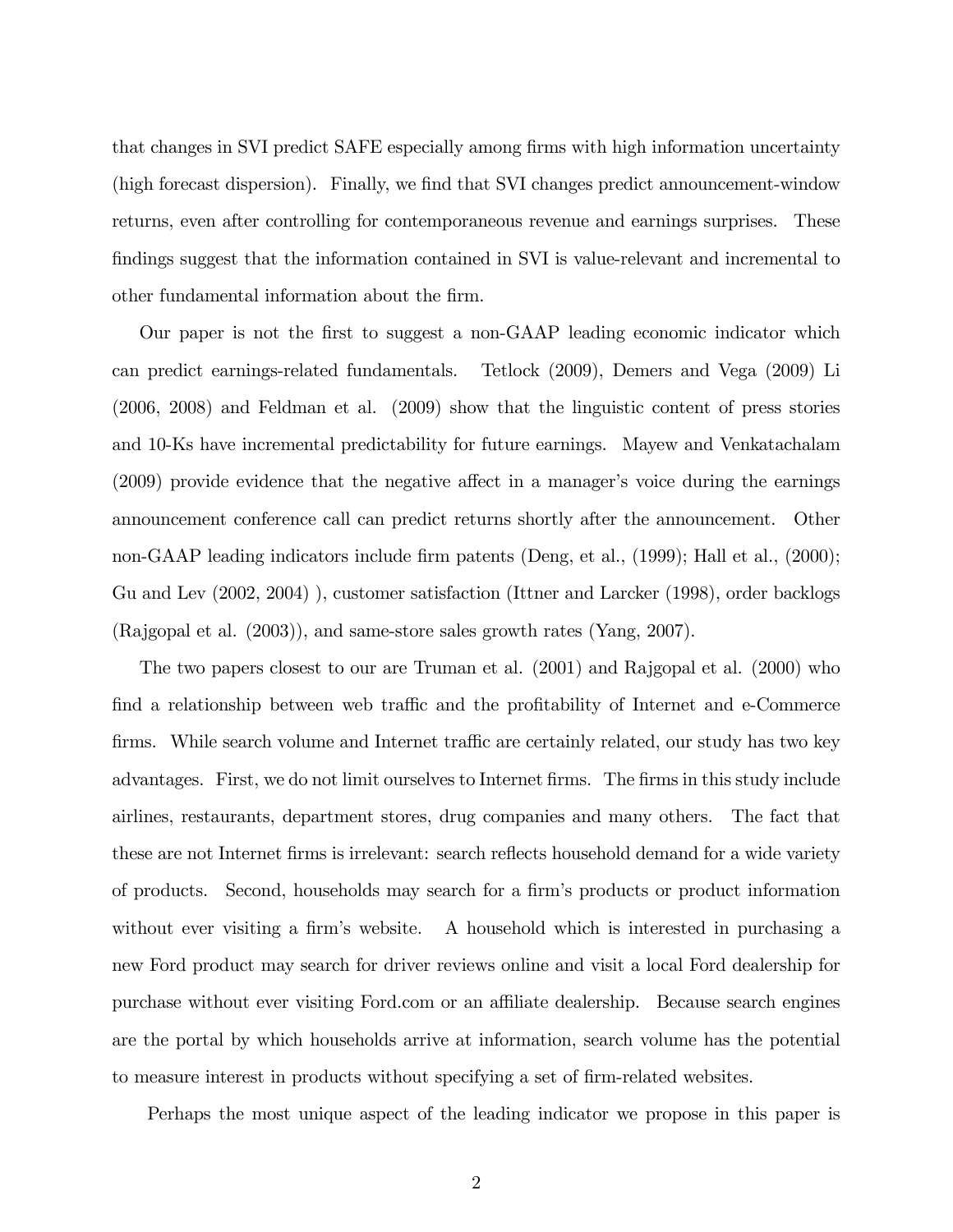its source. Intuitively, there are two natural sources for leading indicators of earnings: firms and customers. Consider, for example, the firm Apple Inc. which sells Ipods to millions of customers and then announces the sales at some later date (e.g. the  $\degree$ earnings announcement"). Each customer is partially informed about Apple's sales: they each know of their own purchase and little else. Apple may be fully informed of its sales and, for this reason, the most popular leading indicators originate from the firm (e.g., Feldman et al (2009), Demers and Vega (2009), Deng, et al. (1999); Hall et al. (2000); Gu and Lev (2002, 2004), Mayew and Venkatachalam (2009), Rajgopal et al. (2003); Yang (2007)).

This paper proposes a leading indicator which originates from the customers. Consider again the millions of customers who buy Ipods. Now suppose these customers search for Ipods online in a search engine like Google before executing their purchases. Then by aggregating the search volume for Ipods, the search engine can coordinate the information of each customer. In the extreme case where every Ipod customer searches for an Ipod before making his purchase, search volume will perfectly signal Apple's future announcement of Ipod sales.

The customer-based leading indicator we propose has several advantages over a firmbased one. First, search volume data are reported and updated daily, while most leading indicators are released sporadically throughout the year. The real-time nature of search volume not only allows information producers to constantly update but it also allows for event-time analysis for products that have specific release dates. For example, Microsoft released Windows 7 on October 22, 2009. A real-time indicator such as search volume allows information producers to estimate demand around the release date. Second, search volume is produced by a third-party and is therefore less likely to be biased. Most leading indicators are released by firms who may have an incentive to spin or selectively disclose information most favorable to the firm (Dyck and Zingales (2004)). Finally, a customer-based leading indicator may even be useful to firms. Along the chain of suppliers and customers, information does not transmit without friction or delay. Thus, even a firm's manager may not necessarily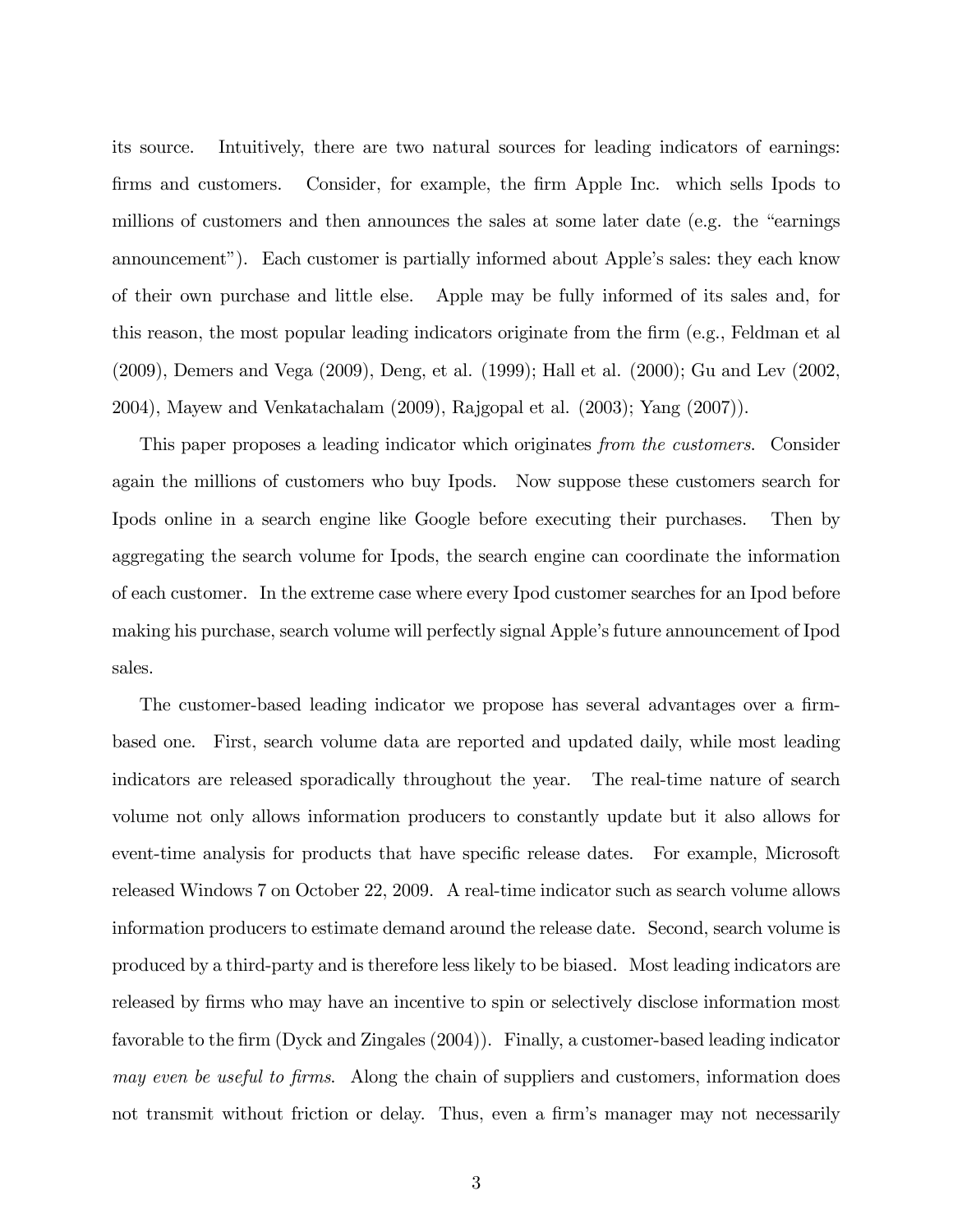observe all the customerís detailed product level demand information. In summary, the product search volume data have the potential to provide value-relevant information about the firm on a real-time basis.

Some of these advantages have already been recognized in papers which have used search volume to measure household demand for a variety of information. Ginsberg et al. (2008) found that search data for forty-five terms related to influenza predicted flu outbreaks one to two weeks before Centers for Disease Control and Prevention (CDC ) reports. The authors conclude that, "harnessing the collective intelligence of millions of users, Google web search logs can provide one of the most timely, broad-reaching influenza monitoring systems available today." More recently, Da, Engelberg and Gao (2009) examined search volume for stock tickers (e.g., "MSFT" and "AAPL"). They provide evidence that stockticker search volume reflects retail demand for shares and has predictability for short-term returns, especially among small stocks.

The rest of the paper is organized as follows. Section 2 describes our data sources and the way in which we construct the SVI for firm products. In Section 3, we use the productlevel SVI to predict Örm revenue surprises. Section 4 provides evidence that SVI predicts standardized unexpected earnings (SUE). Section 5 considers how SVI predicts earnings surprises from analysts forecasts. Section 6 examines predictability for returns around the earnings announcement. Finally, Section 7 concludes.

## 2 Data and Sample Construction

#### 2.1 Main Data

Because we wish to estimate household demand for firm products, our first challenge is to obtain a list of products for each firm. We begin by gathering data on firm products from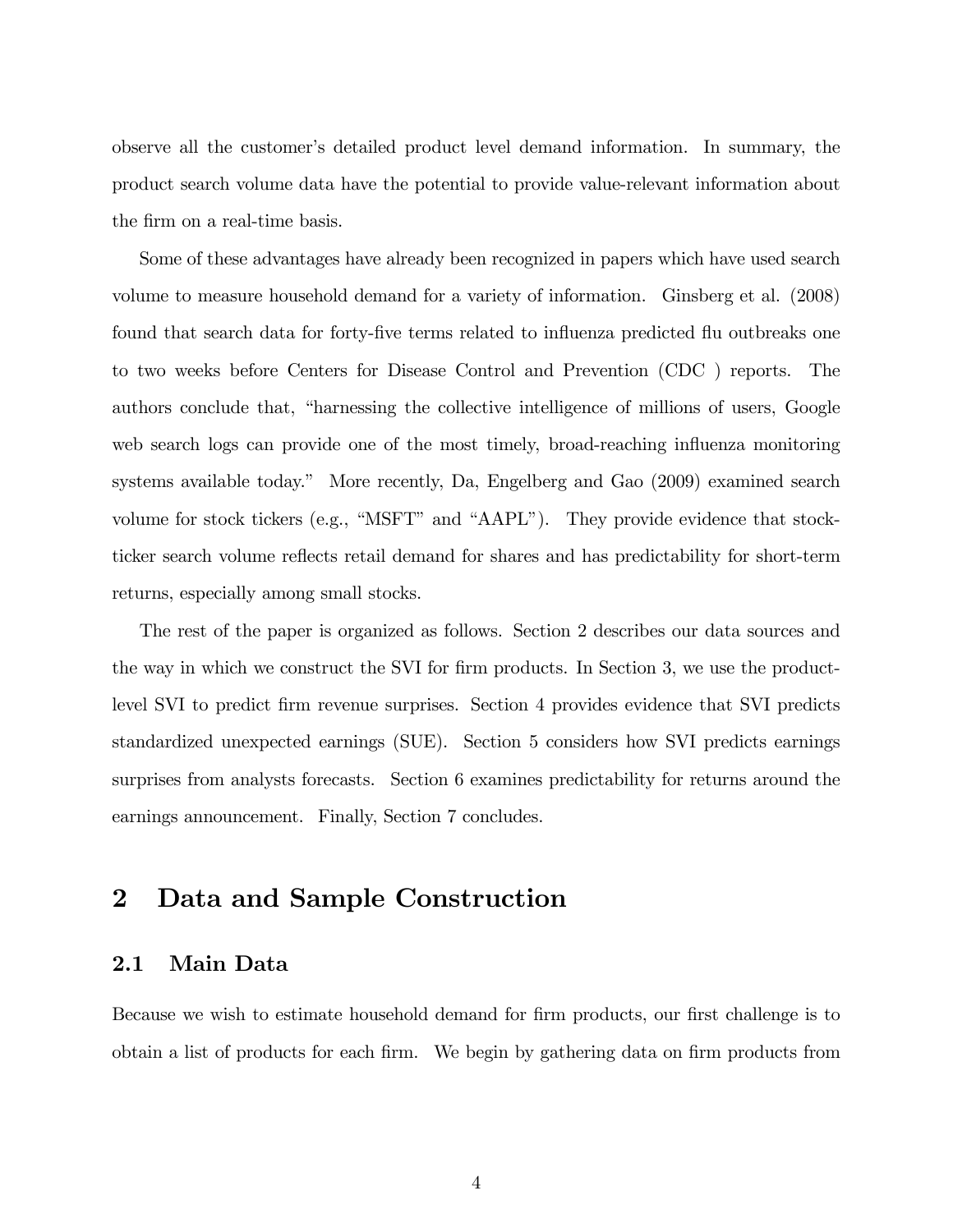Nielsen Media Research (NMR) which tracks television advertising for firms.<sup>1</sup> NMR provided to us a list of all Örms which advertised a product on television during our time period of  $2004$  -  $2008$ . From this list of 9,764 unique firms, we hand-match the set of firms which are publicly traded to COMPUSTAT's unique identifier (GVKEY). This results in a list of 865 firms. For those unmatched firms, nearly all of them are private firms (e.g., the Law Offices of James Sokolove; Empire Today and City Mattress) or non-profit organizations (e.g., Habitat for Humanity; the American Red Cross and the Public Broadcasting Service).

Our sample of 865 Örms are associated with 12,259 brand/products in the Nielsen database. Some firms have hundreds of products while others have very few products. For example, Time Warner Inc. has 886 products in the database, ranging from magazines such as People to home videos such as seasons of Friends and the West Wing. On the other hand, Lojack Inc. only advertises one product: its Lojack Security System. In fact, there are 337 Örms which only advertise one product according to NMR.

To make our data collection process manageable, for each firm we select its most popular product as measured by the number of ads in the Nielsen database. Then, we consider how these 865 products might be searched in Google. We do this by having two independent research assistants report how they would search for each product. Where there are differences between the reports, we use Google Insights "related search" feature to determine which query is most common.<sup>2</sup>

The resulting database is a list of firms associated with search terms for their most popular product. Table 1 provides a random sample of 75 Örms and their associated search term. For example, for Apple Inc. the associated search term is "Ipod", for Amgen Inc the

 $1$ Using detailed corporate level advertisement information is relatively new in the accounting literature. Cohen, Mashruwala and Zach (2009) use a database from an anonymous data vendor to track corporate monthly advertisement spending and explore managerial discretion in real earnings management. However, we are not aware of any prior studies using Nielson Media Research's product-level advertisement dataset used in this paper.

<sup>&</sup>lt;sup>2</sup>For each term entered into Google Insights (http://www.google.com/insights/) it returns ten "top searches" related to the term. According to Google, "Top searches refer to search terms with the most significant level of interest. These terms are related to the term you've entered...our system determines relativity by examining searches that have been conducted by a large group of users preceding the search term you've entered, as well as after."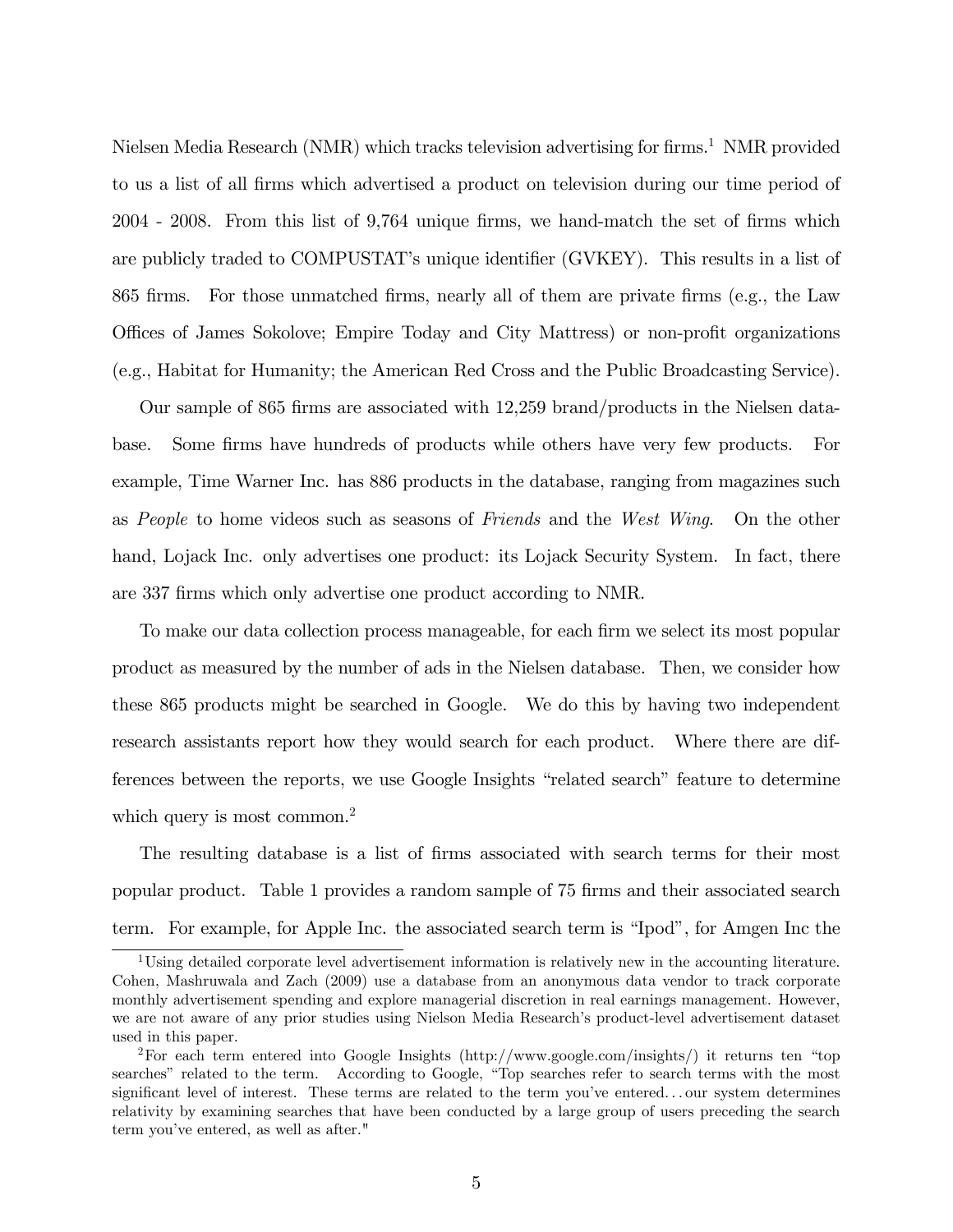associated search term is "Neulasta" and for Home Depot Inc. the associated search term is "Home Depot." For many firms, the search term is simply its common firm name (e.g. Jetblue Airways and "Jetblue") but this is not always the case (e.g. Evercore Partners and "National Enquirer" or Nautilus Inc. and "Bowflex"). The fact that a firm's most popular product may not share the same name as the Örm itself underscores the importance of the NMR data in mapping firms to their underlying products.

Next, we input each search term into Google Insights and download each query's historical search volume index (SVI). In Google Insights, SVI is calculated as weekly search volume scaled by a constant: the maximum search volume over the search period. For our purposes in this paper, the scaling constant is irrelevant because we will be calculating changes in SVI before earnings announcements.<sup>3</sup> For search terms without enough search volume, Google Trends and Google Insights will return an error message. Because we observe more of these errors in Google Trends, we use Google Insights to download the SVI for each search term.

#### 2.2 Other Data

We obtain analyst earnings forecasts and reported earnings from the Institutional Brokerage Estimation System  $(I/B/E/S)$ . Since there is a difference between the earnings reported by the firm according to the generally accepted accounting principles (GAAP) while analysts forecast so-called "Street earnings", which exclude items non-recurring, among many other adjustments. I/B/E/S adjusts the reported earnings to be compatible to the analyst forecasts. Therefore, when we define earnings surprises using  $I/B/E/S$ , we define earnings surprises according to  $I/B/E/S$  forecasts and  $I/B/E/S$  actual earnings. The corporate issued guideline (CIGs) announcements are obtained from Thomson Financial First Call Corporate Issued Guideline database. From Standard and Poor's COMPUSTAT quarterly files, we obtain quarterly earnings announcement dates and quarterly earnings per share values. Other

<sup>3</sup>Da, Engelberg and Gao (2009) compare search volume across terms. In their context, the scaling constant was important so they ran comparative searches which fixed the scaling constant across terms. Intereted readers are referred to Da, Engelberg and Gao (2009) for more details.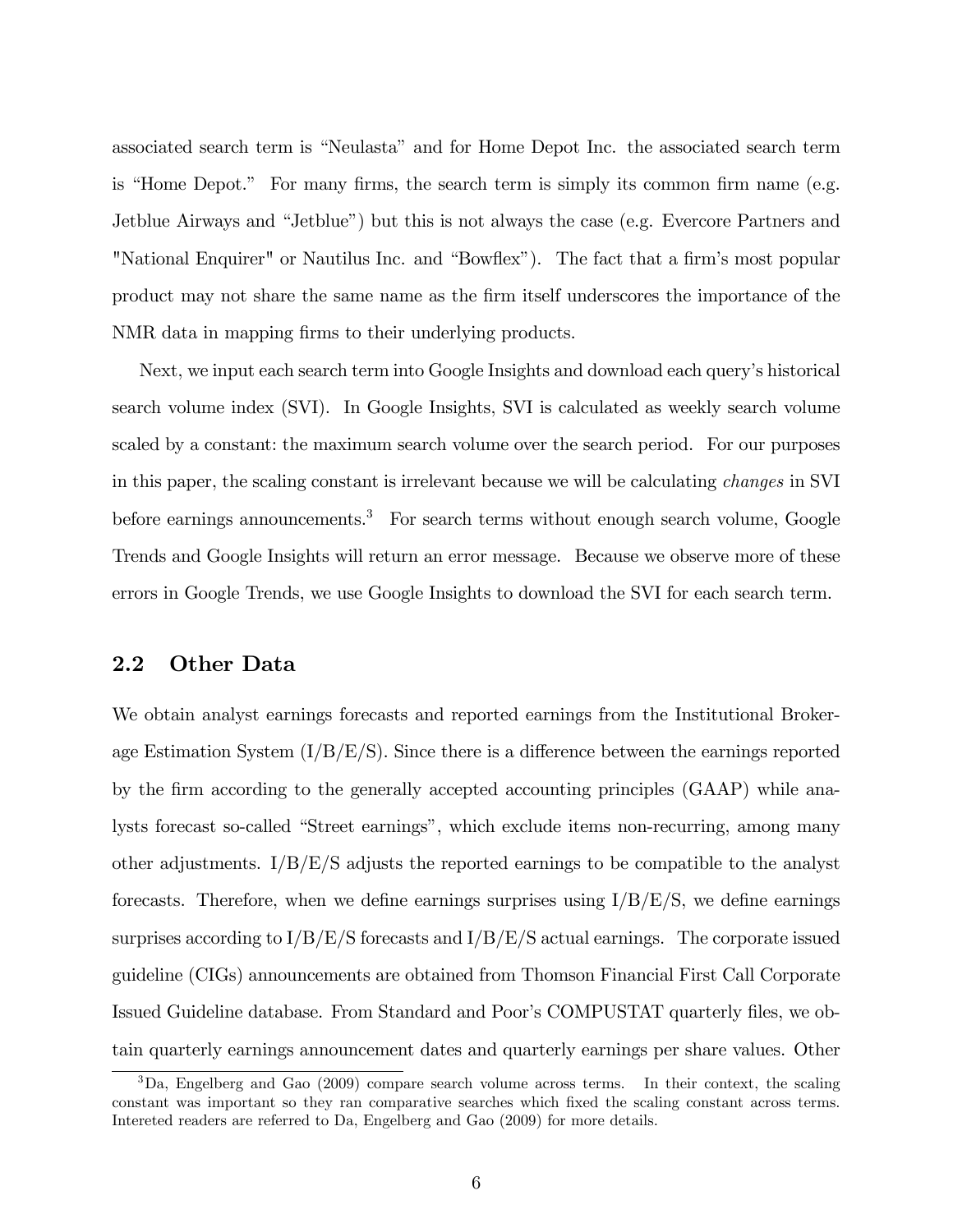accounting information is obtained from COMPUSTAT annual files.

Table 2 presents some summary statistics (mean, median and standard deviation) for these variables and compares and compares them to the CRSP/COMPUSTAT universe over our sample period (2004 - 2008). On average, Örms that advertise on national TV are larger Örms with higher turnover and lower Market-to-Book ratios. While our sample of Örms are likely to tilt towards larger and growth Örms, in terms of revenue surprise or earnings surprises, as well as past return performance, there is no noticeable and economically significant difference. For instance, for our sample of firm, the earnings surprise (measured from the time-series model) is about 0.144 to 0.146, while the COMPUSTAT/CRSP universe is about 0.141 to 0.143. The average analyst earnings forecast surprise in our sample is about 0.045, and the average forecast surprise in the COMPUSTAT/CRSP universe is about 0.041.

#### 2.3 Examples

Figure 1 provides a sample of our data for two firms: Garmin LTD (search term "Garmin") and CEC Entertainment (search term "Chuck E Cheese"). The SVI for "Garmin" indicates a rapid growth in interest for Garmin products, consistent with the rapid growth in GPS navigation products. On the other hand, the SVI for "Chuck E Cheese" indicates very little growth between 2004 and 2007 and some modest growth beginning in 2008. The SVI for ìChuck E Cheeseî appears to have more seasonality than the SVI for ìGarmin.î Turning to the earnings of Garmin LTD and CEC Entertainment in Figure 2, we see that the SVI for their products closely follows the reported earnings. Of course, these anecdotes are simply illustrations. In the next section we begin a more rigorous examination of the predictability of SVI for firm fundamentals.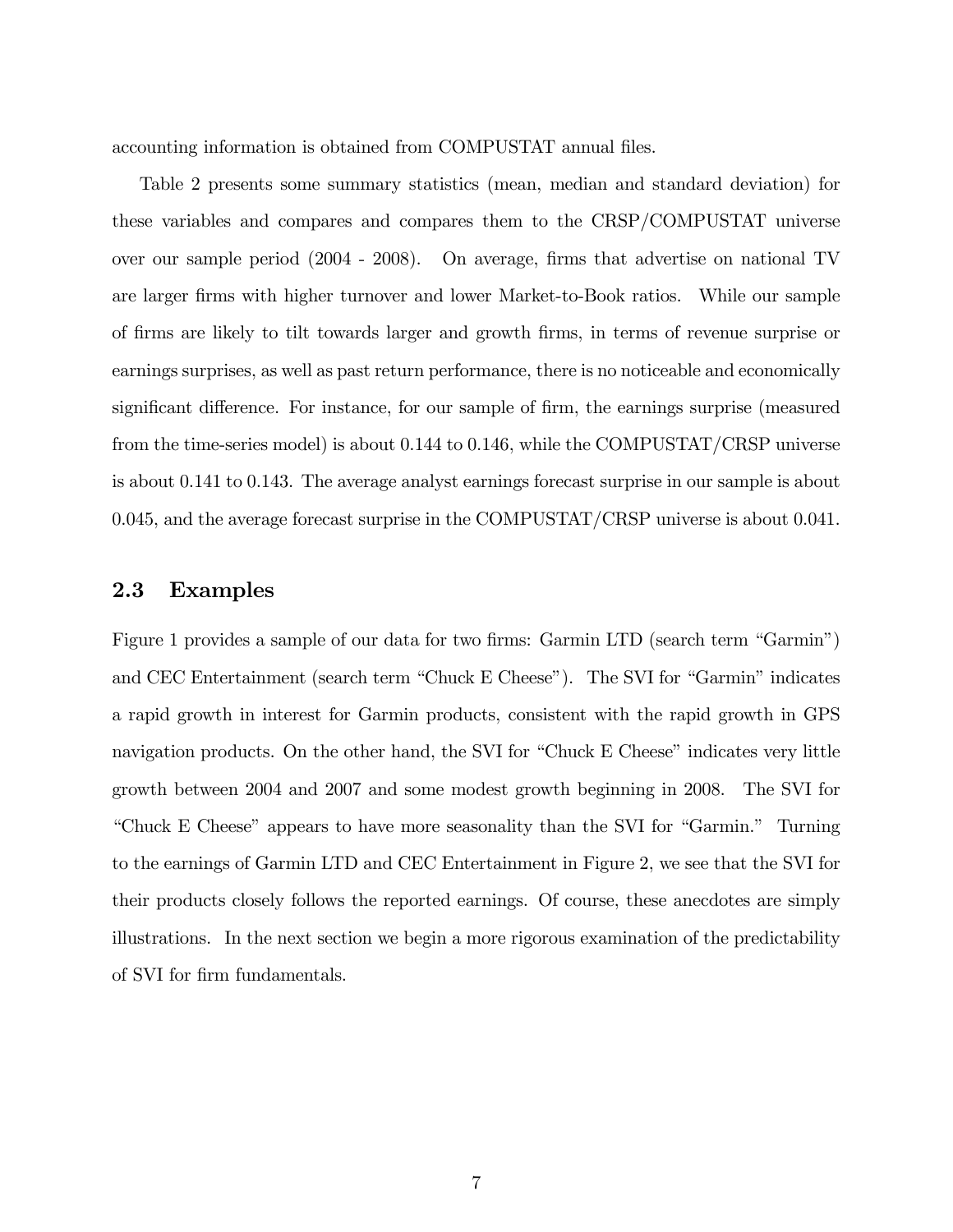## 3 Predicting Revenue Surprises

We begin our analysis of the relationship between search volume and firm fundamentals where we expect it to be strongest: sales. Indeed, if households search for a product before their purchase, we should Önd a strong relationship between search patterns and sales patterns (Choi and Varian (2009)).

Predicting such sales patterns is a worthwhile endeavor. From a practical point of view, revenue or sales forecasts are important for both market participants and firm managers. First, revenue forecasts are ingredients of financial statement analysis. Sound investment recommendations and decisions partially depend on sound revenue or sales forecasts. Ultimately, a company's earnings derive from sales less costs. For many modern firms, especially those outside basic materials sector, input prices are relatively sticky because long-term contracts or competitive procurement processes. Thus, the cost structure is relatively stable and easy to forecast. However, the demand-side forces, i.e., revenue or sales, are more volatile. Therefore, not surprisingly, sales volatility drives earnings volatility for many firms. Second, revenue forecasts are crucial inputs for firm managers to make internal capital allocation decisions, even though managers are supposed to have better access to product-level sales information. In reality, because the retailers, wholesalers and manufacturers are not perfectly integrated in sharing information, sales information is not readily available to most managers in real time.

According to Lundholm, McVay and Randall (2009), there is "surprisingly little" accounting research on forecasting of sales and revenues. Recent literature (Ertimur, Livant, and Martikainen, 2003; Jegadeesh and Livnat, 2006; Ghosh, Gu, and Jain, 2005) finds revenues and revenue surprises convey incremental information about earnings and market valuation. However, there is little research exploring the relationship between non-financial information and revenue surprises. In other words, it is not clear whether non-financial information in a general setting is able to provide incremental information about revenue surprises. In this section, we provide strong evidence that search volume forecasts revenue surprises.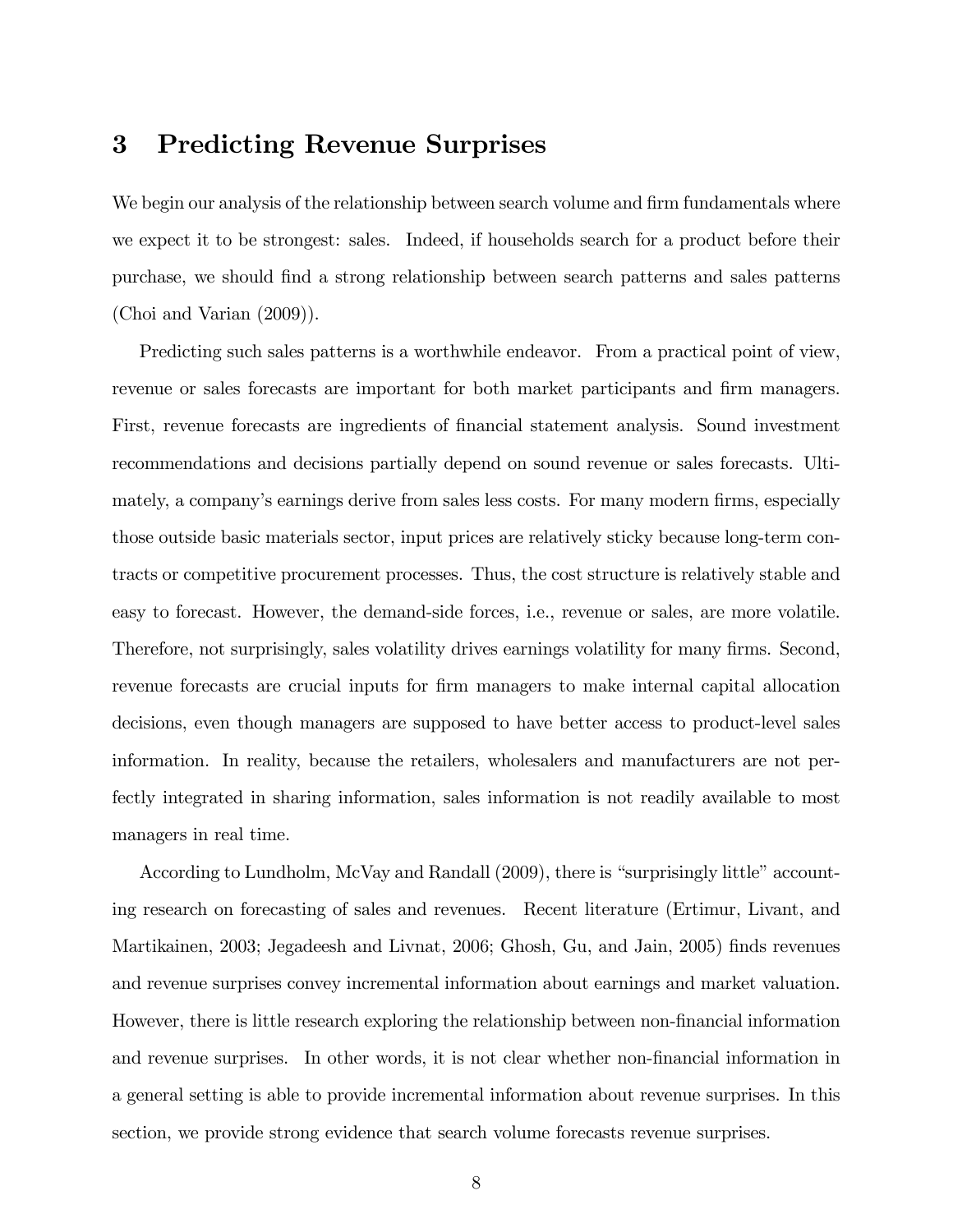Following Jegadeesh and Livnat (2006), for each firm in each quarter we define revenue surprise as

$$
SUS_{i,q,k} = \frac{REV_{i,q} - REV_{i,q-k}}{\delta(REV_i)}
$$

where  $REV_i$  is the quarterly sales (in dollar value) reported by firm i,  $REV_{i,q-k}$  is firm i's quarterly sales reported k periods ago and  $\delta (REV_i)$  is the standard deviation of revenue during the past eight quarters. We consider both  $k = 1$  and  $k = 4$  in our analysis. When  $k = 1$ , the (naive) expectation of sales is that of the previous quarter; when  $k = 4$ , revenue surprises are seasonally adjusted.<sup>4</sup>

For each firm in each quarter we define the change in search volume as:

$$
SVI\_Change_{i,q,k} = \log(SVI_{i,q}) - \log(SVI_{i,q-k})
$$

where  $SVI_{i,q}$  is the average weekly search volume index for firm i during quarter q.

Table 3 considers a regression of  $SUS_{i,q,k}$  on  $SVI\_Change_{i,q,k}$  and a series of control variables. The top panel considers last quarter's sales as the expectation  $(k = 1)$  while the bottom panel considers sales four quarters ago as the expectation  $(k = 4)$ . Each specification includes GIC sector fixed effects and year fixed effects.

The first column of the top panel demonstrates that  $SVI\_Change_{i,q,1}$  has strong predictability for  $SUS_{i,q,1}$ . A one standard deviation increase in  $SVI\_Change_{i,q,1}$  corresponds to an increase in standardized unexpected revenues by  $.20$  (t-stat  $= 9.86$ ).

Beginning in column two, the top panel adds a series of control variables including size, market-to-book, turnover, historical return, and institutional ownership. Each has a negligible effect on the variable of interest.

As our leading indicator originates from customers rather than firms, we control for management forecasts in column 7. Management's discretionary disclosure policy affects

<sup>&</sup>lt;sup>4</sup>As a robustness check, for each firm in each quarter we construct its  $Sales\_Growth_{i,q:q-1}$  defined as the percentage change in sales between quarter q and quarter  $q-1$  for firm i. We also construct Sales\_Growth<sub>i</sub>, $q_{q-4}$  to take into account the seasonality in sales. Using these alternative definitions of revenue growth, we obtain very similar results.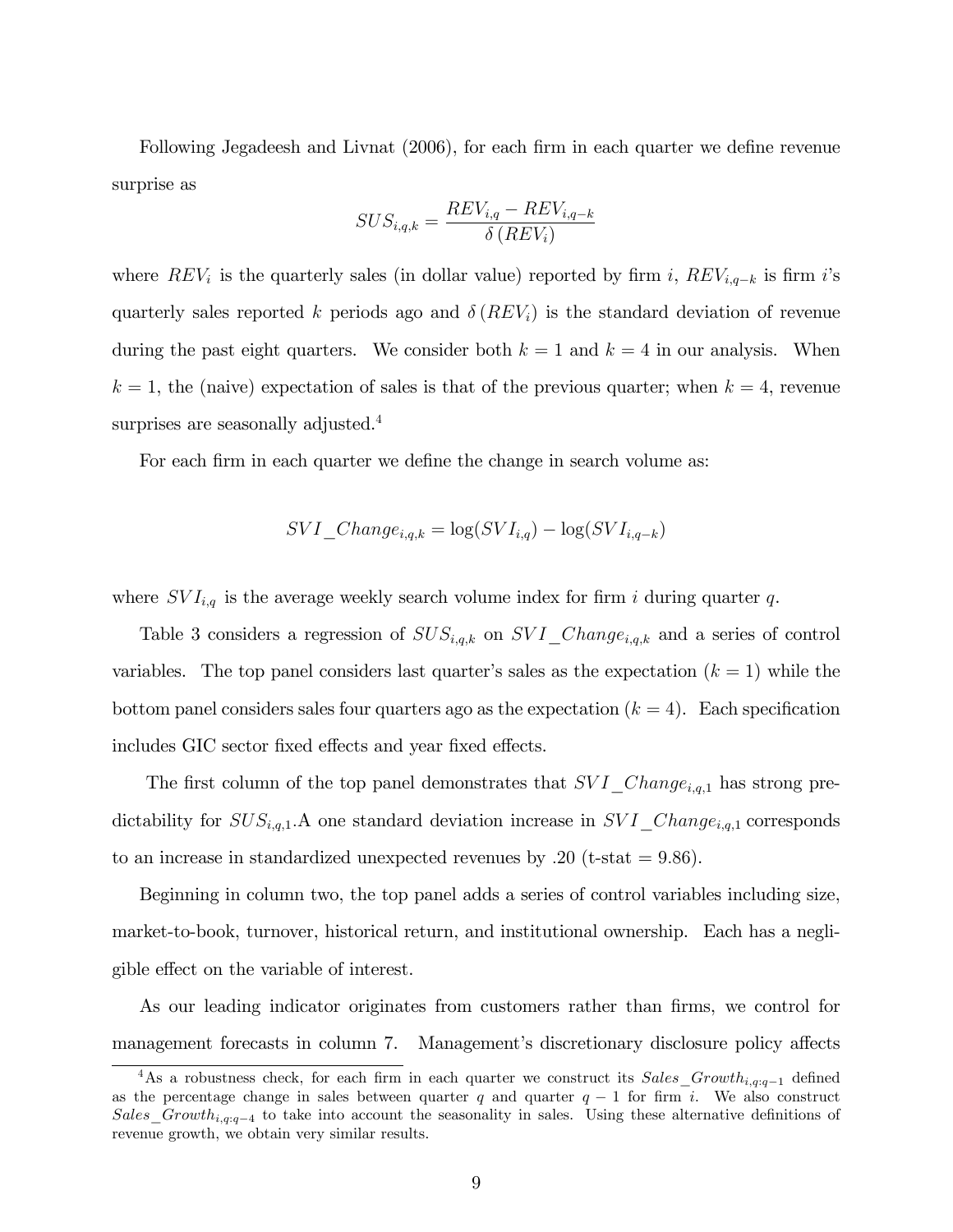the analyst choice of whether to cover the firm, which in turn affects a firm's information environment (Lang and Lundholm, 1996). In addition, managers may guide the analysts in making earnings forecasts through the earning cycle (Cotter, Tuna, and Wysocki, 2006). From the First Call Corporate Issued Guideline database, we count the number of management issued guidelines related to quarterly earnings between two quarters. Management forecasts also have strong predictability for revenue surprises with coefficients that have the predicted sign: the number of positive (negative) management forecasts has a positive (negative) effect on  $SUS_{i,q,1}$ . Nevertheless, the coefficient on  $SVI\_Change_{i,q,1}$  remains economically and statistically significant (t-stat of 9.98).

The final specification (column 8) adds lagged revenue surprise as an independent variable. Controlling for the (non seasonally-adjusted) lagged revenue surprise actually increases the coefficient on  $SVI\_Change_{i,q,1}$  from .875 to .919.

While the previous results suggest that search volume correlates well with sales, we do not know whether this effect is due to seasonality. For example, a retailer's sales are often high during the holiday season, and so is search volume for its products. The bottom panel asks whether search volume has predictability for sales beyond seasonality. For example, can search volume predict whether a retailer's sales this holiday season will be better than the prior one?

The evidence suggests "yes." The bottom panel of Table 3 regresses seasonally-adjusted revenue surprises  $(SUS_{i,q,4})$  on seasonally-adjusted search volume  $(SVI\_Change_{i,q,4})$ . Nevertheless, the coefficient on  $SVI\_Change_{i,q,4}$  is large (.487) and statistically significant (tstat of  $5.17$ ). As in the top panel, we add control variables one at a time in each specification. In the last specification, we control for the (seasonally-adjusted) lagged revenue surprise. The coefficient on lagged (seasonally-adjusted) revenue surprise is large and significant, consistent with prior work that finds a strong autocorrelation in revenue surprises (Jegadeesh and Livnat  $(2006)$ . The presence of lagged revenue surprise reduces the coefficient on  $SVI\_Change_{i,q,4}$  from .357 to .116, but it remains significant (t-stat of 2.43).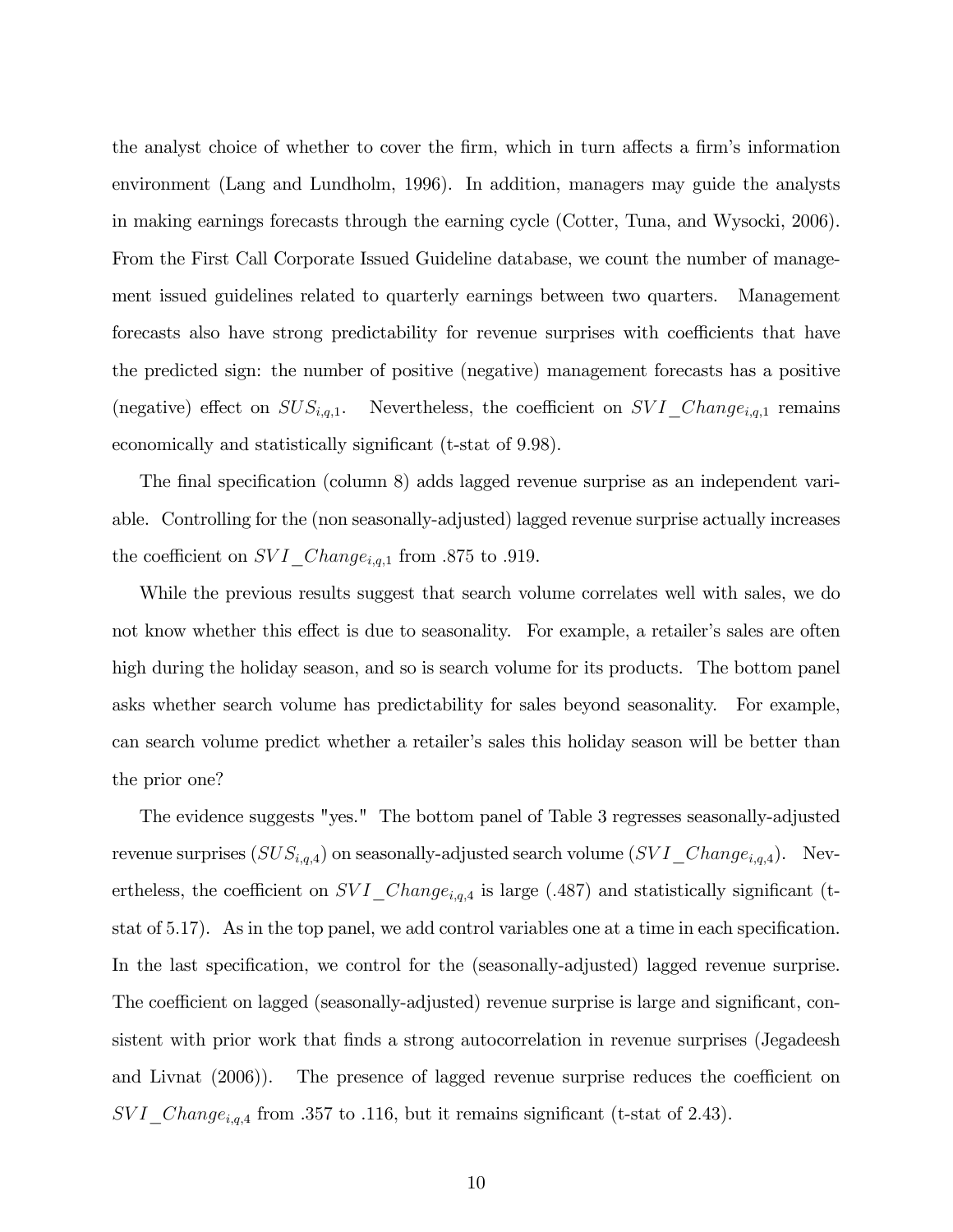## 4 Predicting Earnings Surprises

Earnings announcements convey important incremental information to financial markets. Beaver (1968) and Ball and Shivakumar (2008), among others provide evidence that information revealed by quarterly earnings announcements is useful to shareholders. Similarly, Easton, Monahan, and Varsvari (2009) study investors reaction in the bond market to quarterly earnings announcements. Earnings announcements also change the expectations of investors as demonstrated by Lakonishock, Shleifer and Vishny (1994) and Skinner and Sloan (2002). Given the importance and prevalence of earnings announcements, a large body of literature has been developed to study earnings surprises.

In the previous section, we provided evidence that innovations in search volume had predictability for revenue surprises. In this section, we ask whether this predictability extends to earnings surprises. Again, the answer appears to be "yes", although the relationship is weaker. This is not surprising as search volume may be directly related to revenue but not to costs.

We follow Livnat and Mendenhall (2006) and calculate the random-walk version of standardized unexpected earnings  $(SUE)$ . Specifically,  $SUE_{i,q}$  is the change in earnings per share between quarter q and quarter  $q - 4$  for firm i scaled by the price per share:

$$
SUE_{i,q,4} = \frac{EPS_{i,q} - EPS_{i,q-4}}{P_{i,q-4}}.
$$

Table 4 reports the results of two regressions which regress  $SUE_{i,q,4}$  on  $SVI\_Change_{i,q,4}$ . The full set of controls used in column 8 of Table 3 are deployed here except that we replace lagged revenue surprise with lagged  $SUE$  in these specifications. In the first column of Table 4, SUE is calculated without excluding extraordinary items whereas in the second column we exclude extraordinary items as in Livnat and Mendenall (2006). As expected, search volume has a weaker relationship with earnings than it does with sales.

There are several ways to look at these results. First, these results may be related to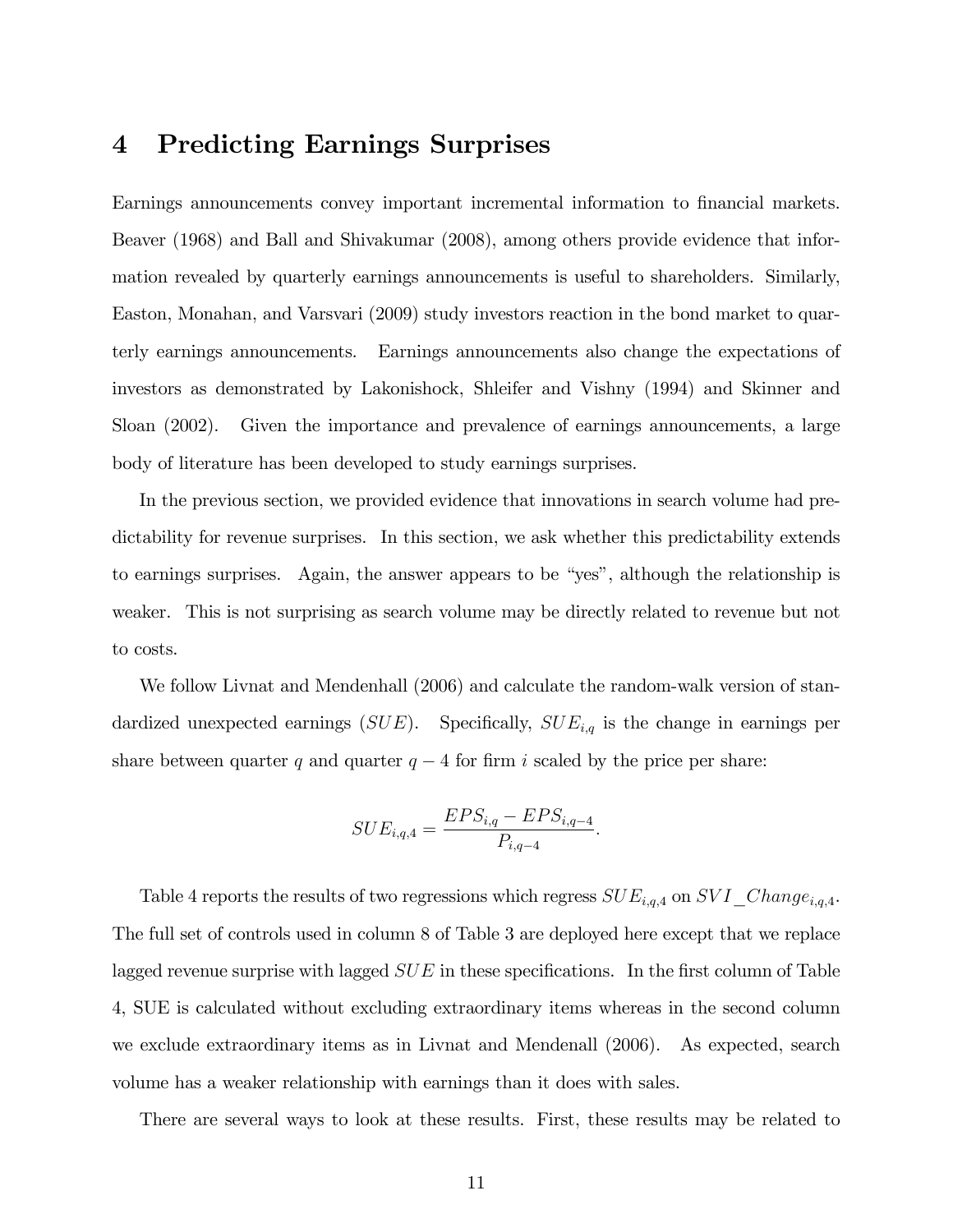corporateís decisions on earnings smoothing and choice of accruals. In untabulated results, we have also considered the possibility that  $SVI\_Change$  is a proxy for accruals. If accruals exhibit a mean reverting tendency (Sloan, 1996), future earnings surprises are related to past accrual decisions. Although we find a positive coefficient on lagged accruals, in our sample it is neither economically or statistically significant. Again, after including accruals in the regression, the relationship between  $SVI\_Change$  and  $SUE$  remains qualitatively similar.

Second, these results may also be consistent with the view that earnings numbers  $-$  by numerical value itself  $-\text{ do not convey all value-relevant accounting information, especially}$ at the quarterly frequency. Put differently, the value-relevance of non-financial information may be related to earnings numbers but goes beyond the earnings number. We explore this point further in the following sections.

### 5 SVI and Analyst Forecasts

In the previous section we found evidence that  $SVI\_Change_{i,q,4}$  predicts earnings surprises as calculated from a simple time-series model. The model, however, does not capture additional information analysts may have beyond last year's earnings per share. In order to measure earnings surprise relative to analysts' forecasts, we define  $SAFE_{i,q}$ :

$$
SAFE_{i,q} = \frac{EPS_{i,q} - Med(AF_{i,q})}{P_{i,q-4}}.
$$

where  $Med(AF_{i,q})$  is the median analyst forecast taken from  $I/B/E/S$  summary files for firm  $i$  in quarter q.

In Table 5, we report a series of regressions where the standardized analyst forecast error,  $SAFE_{i,q}$ , is the dependent variable and  $SVI\_Change_{i,q,4}$  is the independent variable. Each regression includes the control variables of Table 4. The first column shows a positive, albeit weak relationship between  $SAFE$  and  $SVI\_Change$  (coefficient of .098 and t-stat = 1.89). The fact that  $SVI$  Change is a stronger predictor of revenue surprise and  $SUE$  but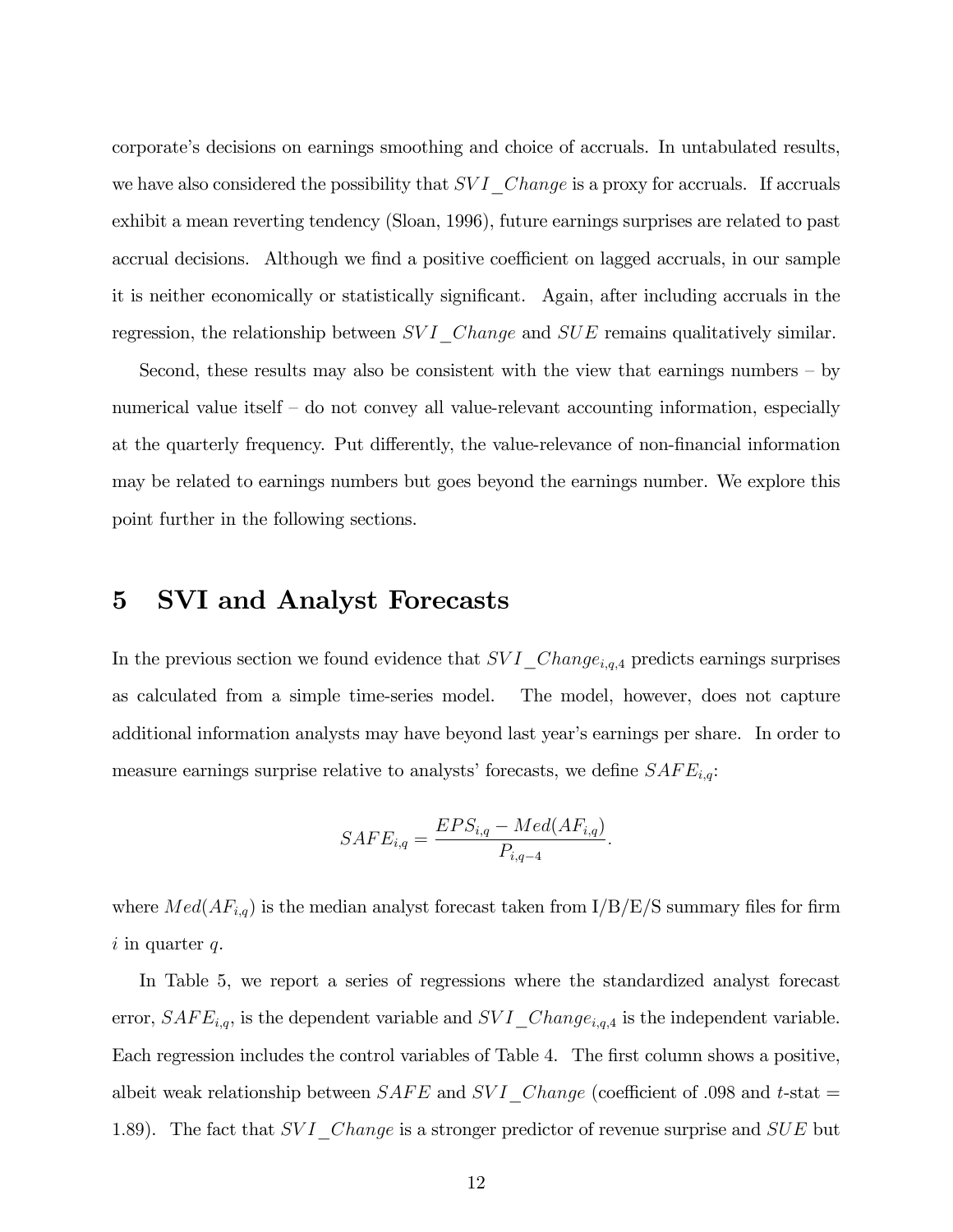a weaker predictor of  $SAFE$  is consistent with the notion that, on average, analysts have some information contained in  $SVI\_Change$ .

However, there is large cross-sectional variation in the information environment of firms. While, on average, analysts may have the information which coincides with the information content of  $SVI\_Change$ , for a set of firms with opaque or complex information environment, the information content of  $SVI\_Change$  may be particularly important. For example, Jiang, Lee and Zhang (2005), and Zhang (2006a, 2006b) suggest that information uncertainty plays an important role in the aggregation of information. High information uncertainty potentially contributes to and exacerbates the biased estimates of fundamental value of a stock, because the feedback on valuation is particularly slow in an environment with high level of information uncertainty. In particular, Zhang (2006b) documents stronger analyst forecast inefficiency - stronger autocorrelations of forecast errors - among set of firms with higher information uncertainty. They use several variables, such as firm age, trading volume, size, and forecast dispersion in delineating the information uncertainty. Since firms in our sample are usually large and mature, some of these proposed proxy variables do not generate economically meaningful cross-sectional dispersions for carrying out statistically powerful tests. Thus, we choose to focus on a simple measure, analyst forecast dispersion, in our empirical analysis.

We follow Diether, Malloy and Scherbina (2002) and use the dispersion of analyst forecasts as a measure of the information uncertainty. When we sort firms based on their meaures of analyst dispersion, we find strong differential performance of  $SVI\_Change$  for predicting  $SAFE$ . The second column of Table 5 repeats the specification of column 1 only among firms below the median analyst forecast dispersion. The third column of Table 5 repeats the specification of column 1 only among firms above the median analyst forecast dispersion. The difference is striking: only among the set of firms with large information uncertainty  $(high forecast dispersion)$  do we find a positive and significant effect. In fact, among the set of firms with low forecast dispersion, the coefficient is actually negative  $(-.017)$  although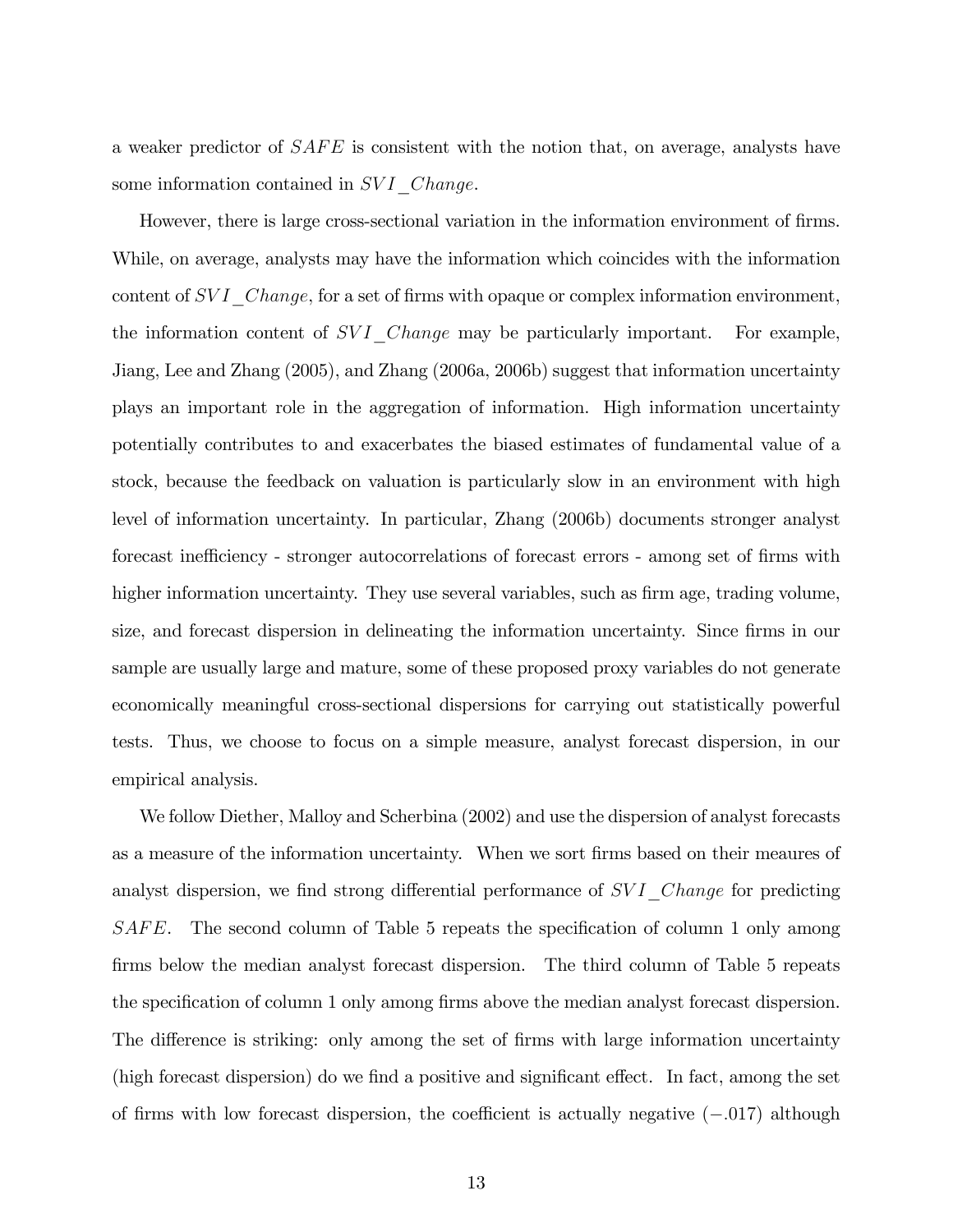insignificant (t-stat of  $-1.16$ ).

Taken together, these results suggest that SVI may be a useful forecasting tool for analysts, especially when information about earnings is difficult to acquire. Meanwhile, these results also suggest that sell-side analysts exhibit some ability in incorporating product level information into their earnings forecast, though incorporation of such information is incomplete among the set of Örms where the information uncertainty is particularly high.

### 6 SVI and Announcement Returns

Motivated by our previous finding that analysts may not have some information contained in search volume, here we examine whether search volume can predict the market response around earnings announcements. There are several reasons to believe information contained in search volume is value-relevant and may predict announcement returns. First, the information contained in search volume is not found in other places. Beyond aggregate sales and to a lesser extent the sales by geographical segments, firms usually do not disclose detailed product level information. However, as illustrated in Boatsman, Behn, and Patz (1993), disaggregate information such as sales by geographic segments is value-relevant. Second, a key difference between earnings surprise as measured by analysts or a time-series model and surprise as measured by announcement return is that only the latter is forward-looking. Returns incorporate future information about fundamentals and there is good reason to believe that the information in search contains forward-looking information: customers search for information about products before executing their purchase.

To measure the market response, we take the standard approach and calculate cumulative abnormal returns (CARs) over the three-day window surrounding the earnings announcement. Abnormal return is calculated as the raw daily return from CRSP minus the daily return on size and market-to-book matched portfolio as in Livnat and Mendenhall (2006). All CARs are in basis points. Formally we define the abnormal return for firm  $i, t$  days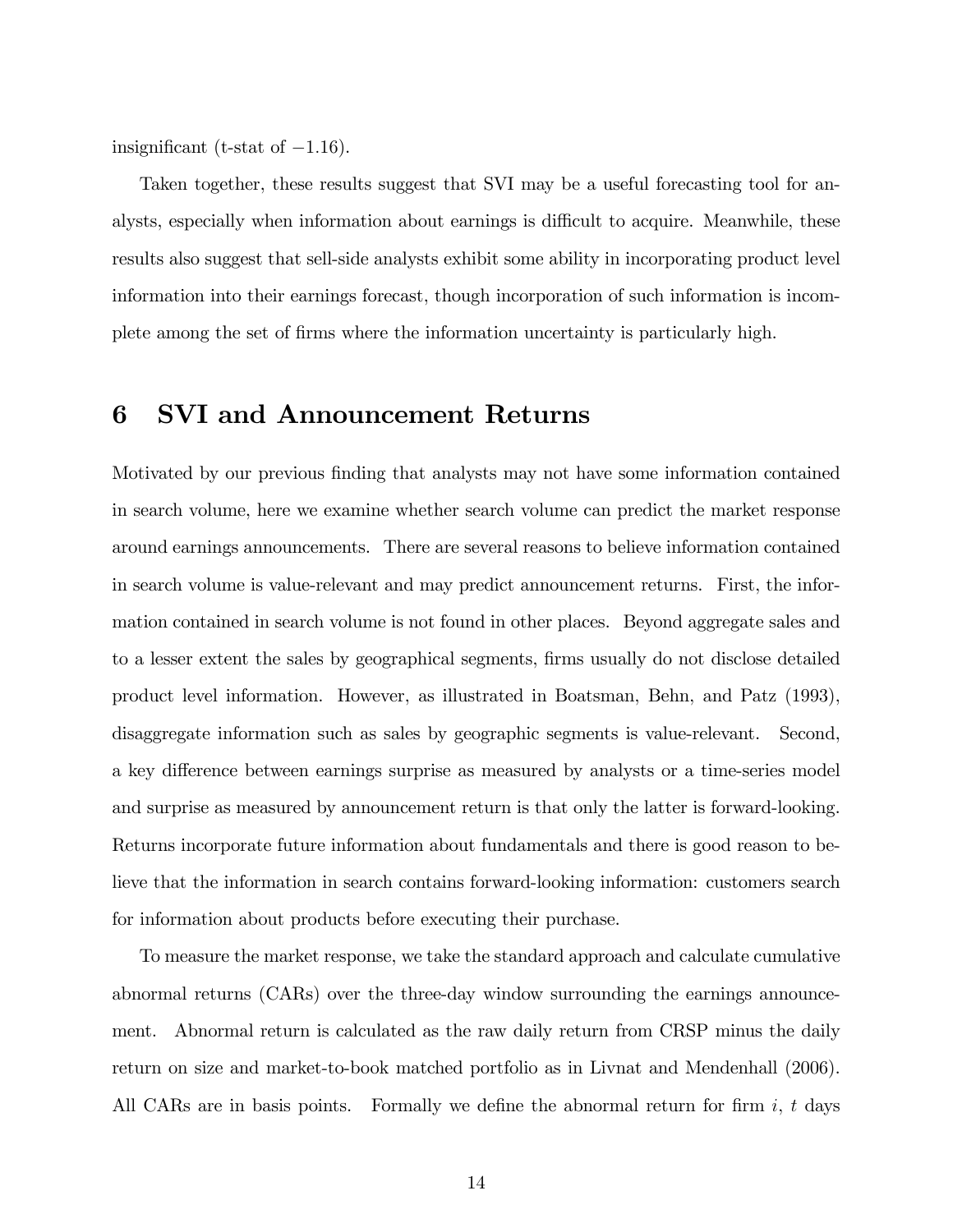after its quarter  $q$  earnings announcement as:

$$
CAR_{i,q,t} = R_{i,q,t} - BR_{i,q,t}
$$

where  $R_{i,q,t}$  is the for firm i, t days after its quarter q earnings announcement and  $BR_{i,q,t}$  is the size and book-to-market matched "benchmark portfolio" return for firm  $i, t$  days after its quarter  $q$  earnings announcement. Then the announcement-window cumulative abnormal return for firm  $i$  in quarter  $q$  is computed as

$$
CAR_{i,q} = \prod_{t=-1}^{1} (1 + R_{i,q,t}) - \prod_{t=-1}^{1} (1 + BR_{i,q,t}).
$$

Table 6 reports the results of two regressions which regress  $CAR_{i,q}$  on  $SVI\_Change_{i,q,4}$ . The first column, which contains the standard controls as in Table 5, shows a strong relationship between announcement returns and  $SVI$  Change. In fact, is the only variable in the specification that is significant at the  $1\%$  level (*t*-statistic = 2.64). The economic effects are also large. A one standard deviation increase in  $SVI$ <sub>Change</sub> corresponds to an increase of about 20 basis points over the three-day period (about 17% annualized). Interestingly, SVI Change remains a strong predictor of announcement returns even after including the contemporaneous earnings surprise (column 2) or contemporaneous revenue surprise (column 3).

Table 7 considers the relationship between post-earnings announcement returns and preearnings announcement search volume changes. We define the post-earnings announcement period return as

$$
POST\_CAR_{i,q} = \prod_{t=2}^{d(i,q+1)} (1 + R_{i,q,t}) - \prod_{t=2}^{d(i,q+1)} (1 + BR_{i,q,t})
$$

where  $d(i, q+1)$  is the number of trading days until firm i's quarter  $q+1$  earnings announcement. Table 7 regresses  $POST\_CAR_{i,q}$  on  $SVI\_Change_{i,q,4}$  and our standard controls. Surprisingly, we find  $SVI\_Change_{i,q,4}$  even has some predictability for  $POST\_CAR_{i,q}$  but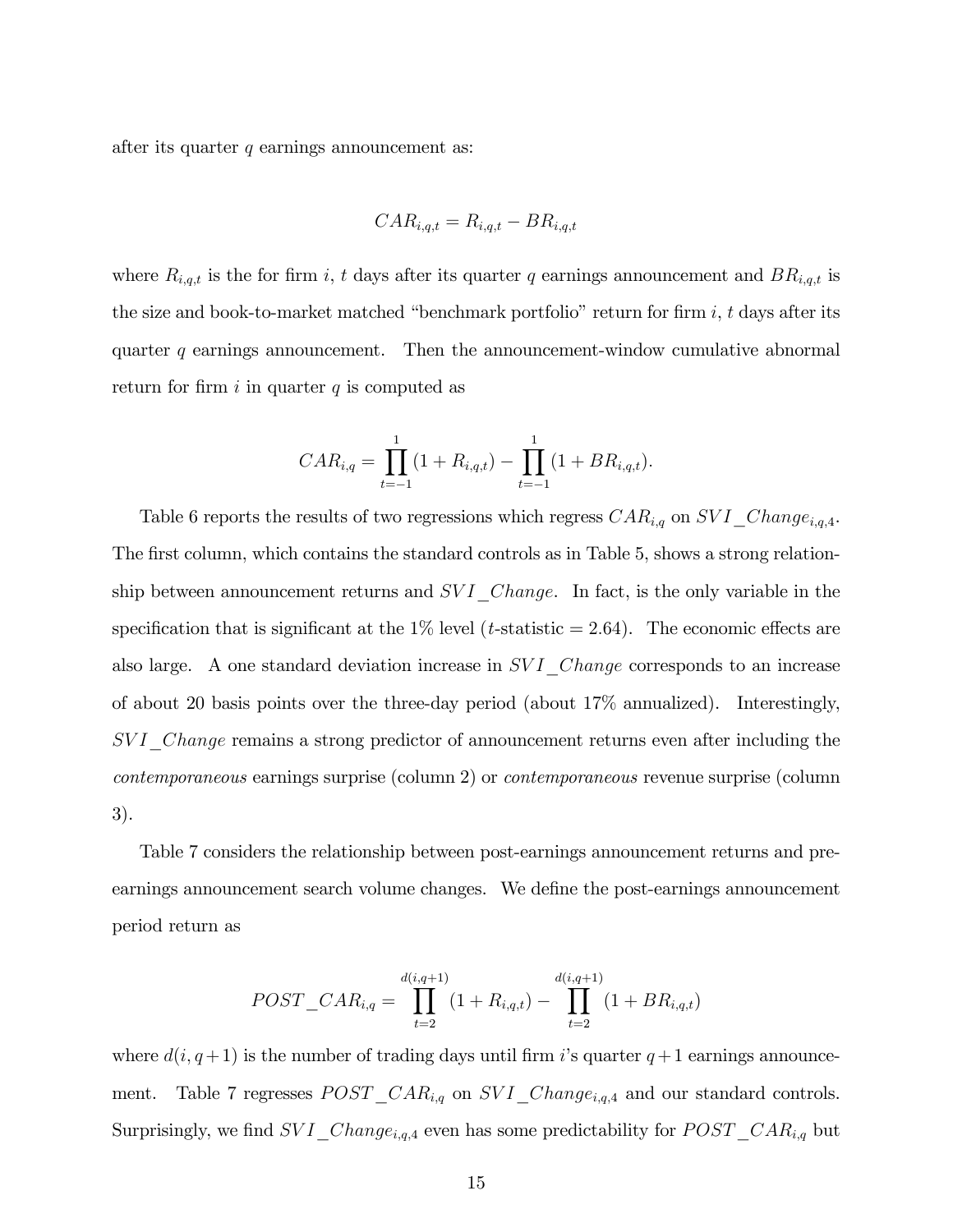that this is weakened when  $CAR_{i,q}$  is added to the specification (column 2).

Taken together, the results in Tables 6 and 7 confirm that changes in product-level search volume contain substantial value-relevant information that goes beyond quarterly information released in earnings and revenues.

## 7 Conclusion

Motivated by other empirical Öndings that search volume is well-suited to predict lagged releases of economic activity (Choi and Varian, 2009), we use the search volume for a firm's key product to predict revenue and earnings surprises for that firm. We find that increases  $(\text{decreases})$  in the search volume index  $(SVI)$  of a firm's most popular product predict positive (negative) revenue surprises and standardized unexpected earnings (SUE). Changes in search volume also predict earnings surprise relative to the median analyst forecast, especially among firms with high information uncertainty. Finally, we find strong evidence that innovations in SVI predict announcement-window abnormal returns, even after controlling for the earnings and revenue surprise at the announcement. Taken together our findings suggest that search volume for a firm's products may be a promising leading indicator for revenues and earnings announcements of the firm. Thus, search volume may be a useful tool for information producers such as analysts and fund managers who are charged with forecasting firm fundamentals.

While search volume seems promising as a leading indicator of lagged economic announcements such as earnings announcements, there appears to be no reason why search volume cannot be applied to other situations. For example, search volume may be particularly helpful when little information exists to predict sales, as is the case with initial product launches. Nissan will launch the first mass-produced, all-electric vehicle (the Nissan Leaf) in December 2010 and there is enormous uncertainty about the future demand for this product. Search volume seems well-suited for such a situation. By examining the time series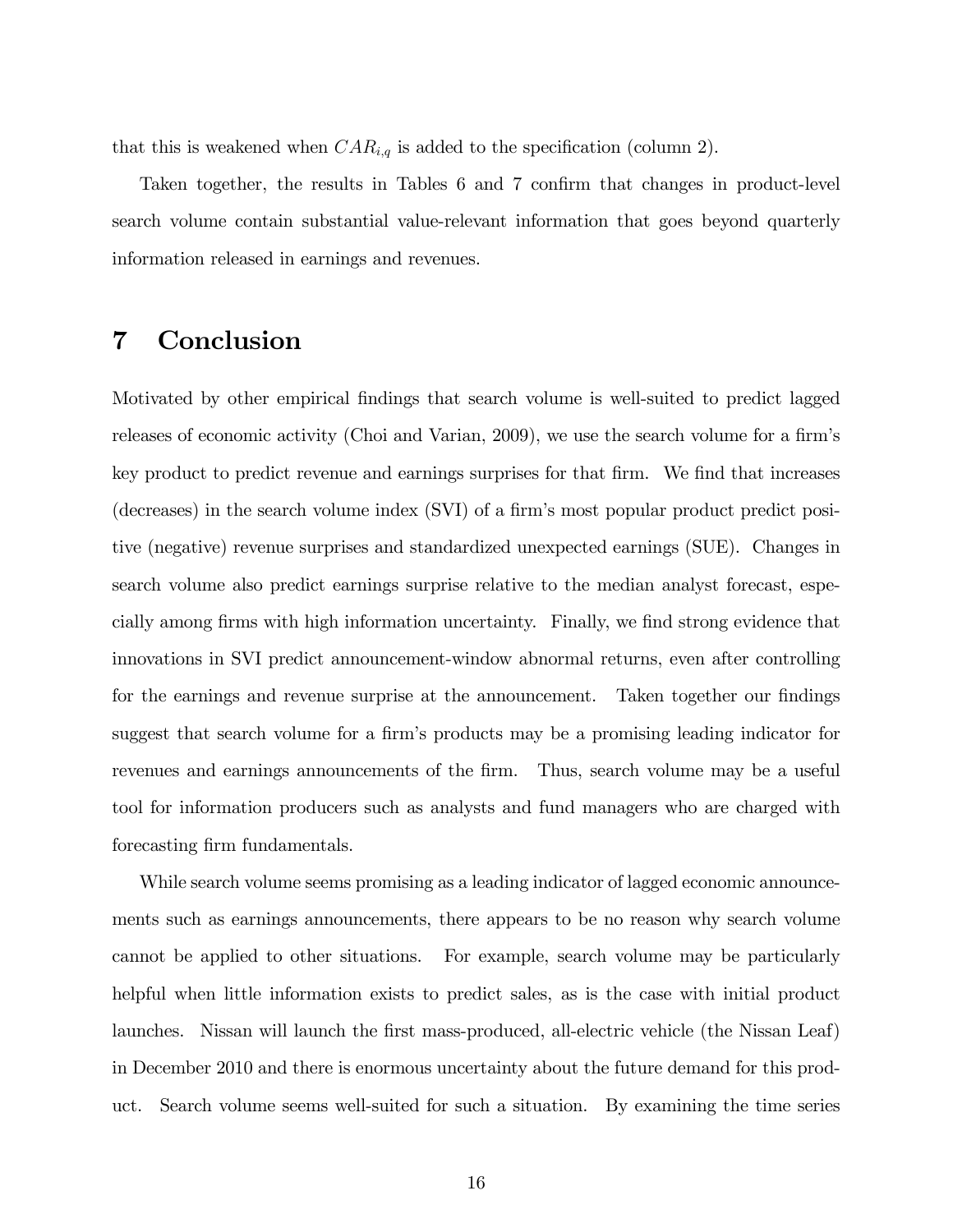of search volume for the Nissan Leaf leading up to the December launch and by comparing search volume for the Nissan Leaf with search volume for other Nissan products where actual sales are observed, Nissan and its analysts may gather useful information about a very uncertain outcome. Identifying such key situations in which search volume becomes a most useful tool for forecasting fundamentals appears to be a promising avenue for future research.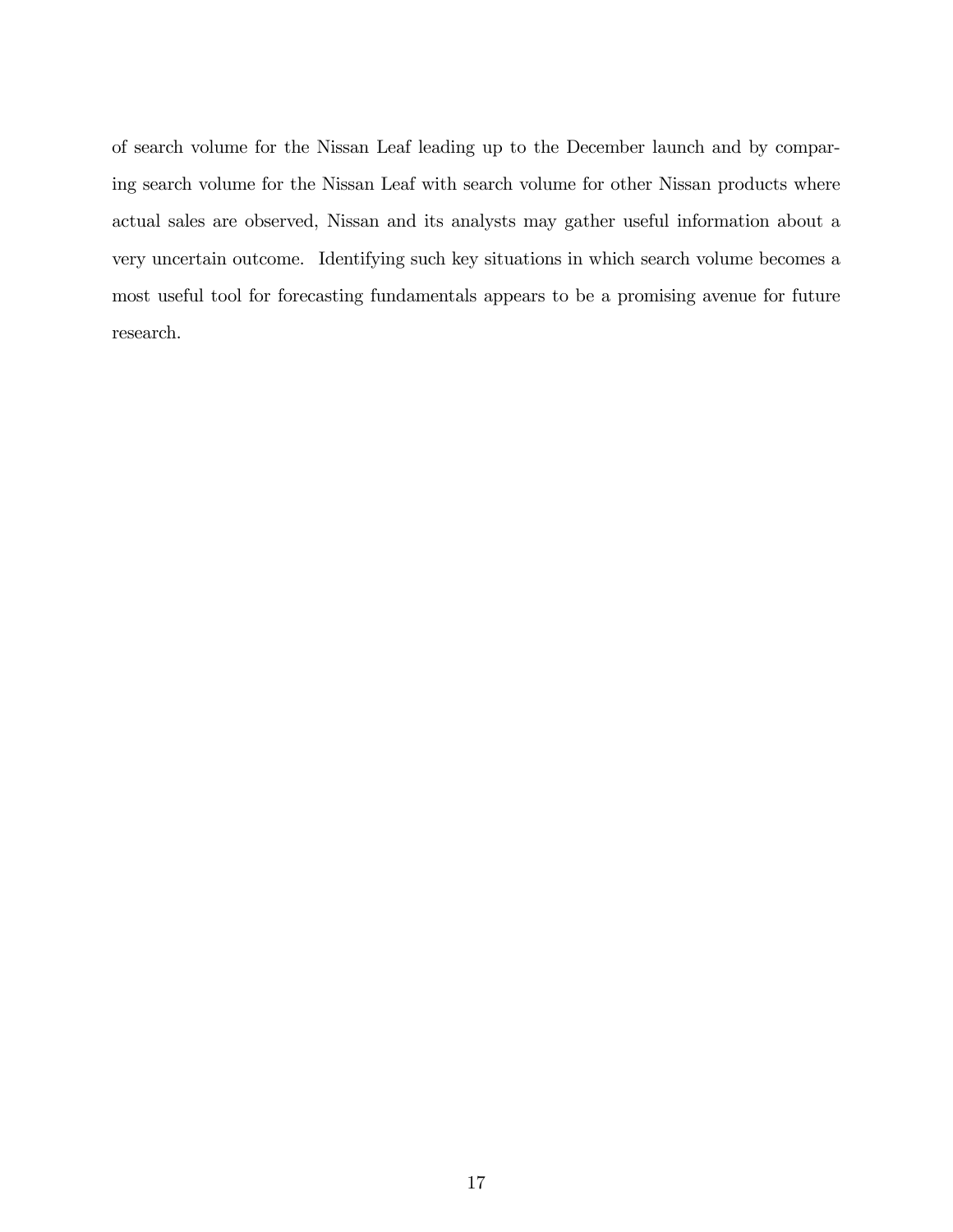### References

Amir, E., and B. Lev, 1996, Value-relevance of Nonfinancial Information: The Wireless Communication Industry. Journal of Accounting and Economics 22, 3-30.

Ball, Ray and Lakshmanan Shivakumar, 2008, How Much New Information is There in Earnings? Journal of Accounting Research 46, 975-1016.

Beaver, William H, 1968, The Information Content of Annual Earnings Announcements. Journal of Accounting Research 6, 67-92.

Bernard, V.L., Thomas, J.K., 1989. Post-earnings-announcement drift: delayed price response or risk premium?, Journal of Accounting Research  $27, 1-36$ .

Bernard, V.L., Thomas, J.K., 1990. Evidence that stock prices do not fully reflect the implications of current earnings for future earnings. Journal of Accounting and Economics 13, 305–340.

Boatsman, James R., Bruce K. Behn, and Dennis H. Patz, 1993, A Test of the Use of Geographical Segment Disclosures, *Journal of Accounting Research* 31, 46–64.

Choi, H., and H. Varian, 2009, Predicting the Present with Google Trends. Technical Report, Google Inc.

Cohen, Daniel, Raj Mashruwala, and Tzachi Zach, 2009, Review of Accounting Studies, Forthcoming.

Cotter, J., T. Irem, and P. Wysocki, 2006, Expectations Management and Beatable Targets: How Do Analysts React to Explicit Earnings Guidance?. Contemporary Accounting Research 23, 593-624.

Da, Z., and J. Engelberg, and P. Gao, 2009, In Search of Attention. Working Paper, University of Notre Dame and University of North Carolina at Chapel Hill.

Diether, K., C. J. Malloy, and A. Scherbina, 2005, Differences of Opinion and the Cross Section of Stock Returns, Journal of Finance 57, 2113-2141.

Demers, E. A., and C. Vega, 2009, Soft Information in Earnings Announcements: News or Noise? Working Paper, INSEAD.

Deng, Z., Lev, B., and Narin, F. ,1999, Science and technology as predictors of stock performance, Financial Analysts Journal 55, 20–32.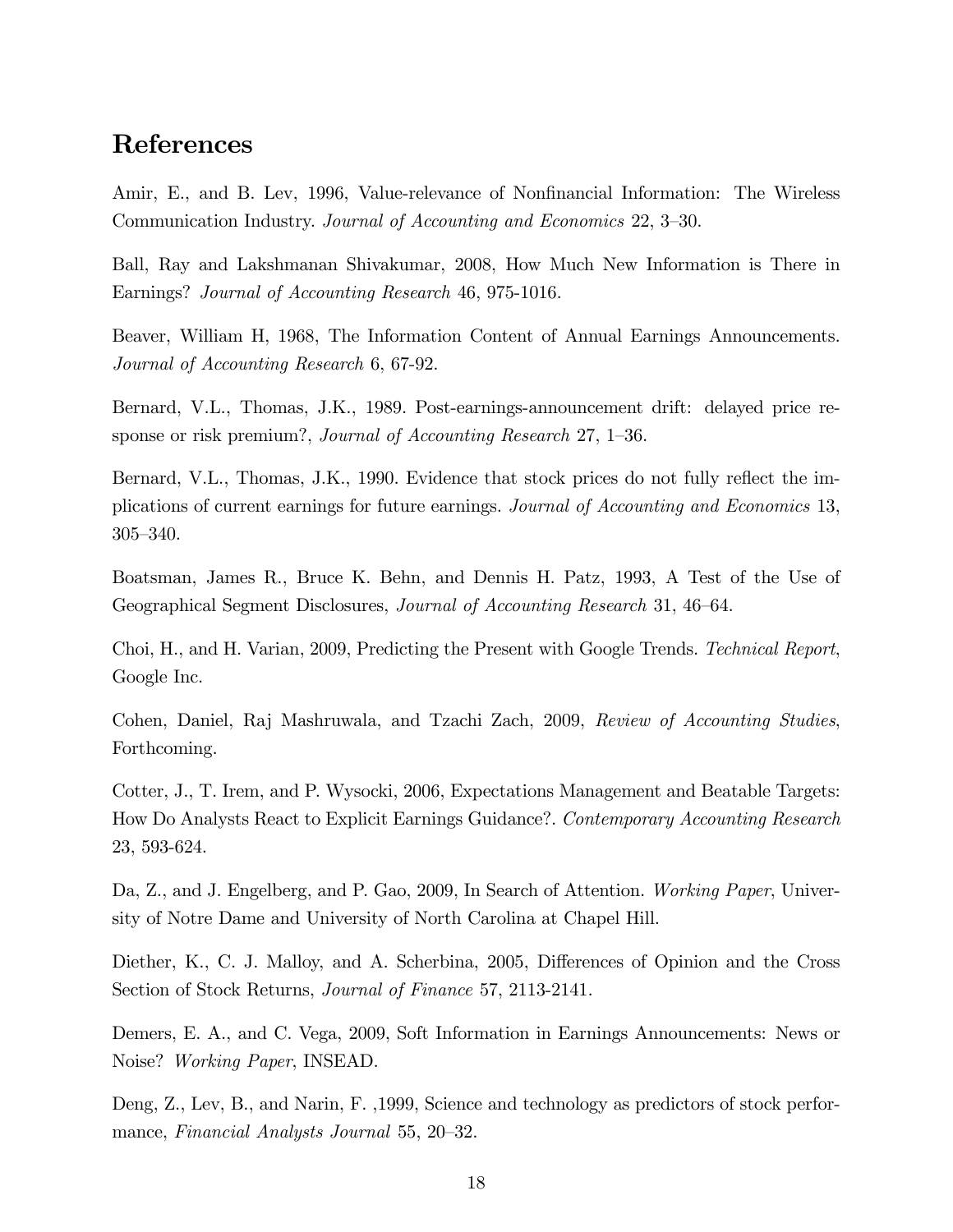Dyck, A., and L. Zingales, 2004, Private Benefits of Control: An International Comparison. Journal of Finance 59, 537-600.

Easton, Peter D., Steven J. Monahan, and Florin J. Varsvari, 2009, Initial Evidence on the Role of Accounting Earnings in the Bond Market, Journal of Accounting Research 47,  $721 - 766.$ 

Ertimur, Y., Livnat, J., Martikainen, M., 2003. Differential market reactions to revenue and expense surprises. Review of Accounting Studies 8,  $185-211$ .

R. Feldman, S. Govindaraj, J. Livnat and B. Segal, 2009, Management's Tone Change, Post Earnings Announcement Drift and Accruals, Review of Accounting Studies, Forthcoming.

Ghosh, E., Gu, Z., Jain, P.C., 2005. Sustained earnings and revenue growth, earnings quality, and earnings response coefficients. Review of Accounting Studies 10, 33–57.

Ginsberg, Jeremy, Matthew H. Mohebbi, Rajan S. Patel, Lynnette Brammer, Mark S. Smolinski, and Larry Brilliant, 2009, Detecting influenza epidemics using search engine query data, Nature 457, 1012-1014.

Gu, F., and B. Lev, 2002, On the Relevance and Reliability of R&D. Working Paper, Stern School of Business, New York University.

Gu, F., and B. Lev, 2004, The Information Content of Royalty Income. Accounting Horizons  $18, 1-12.$ 

Hall, B., A. Jaffe and M. Trajtenberg, 2000, Market Value and Patent Citations: A First Look. Working Paper no. 7741, National Bureau of Economic Research.

Jegadeesh, N., J. Kim, S. Krische, and C. Lee, 2004, Analyzing the analysts: When do recommendations add value? Journal of Finance 59, 1083-1124.

Jegadeesh, Narasimhan, and Joshua Livnat, 2006, Revenue surprises and stock returns, Journal of Accounting & Economics 41, 147-171.

Jiang, Guohua, Charles M. C. Lee, and Yi Zhang, 2005, Information Uncertainty and Expected Returns, *Review of Accounting Studies* 10, 185–221.

Lakonishok, J., A. Shleifer and R. Vishny, 1994, Contrarian Investment, Extrapolation, and Risk, Journal of Finance 49,  $1541-1578$ .

Lang, M. H., and R. J. Lundholm, 1996, Corporate Disclosure Policy and Analyst Behavior. Accounting Review 71, 467-492.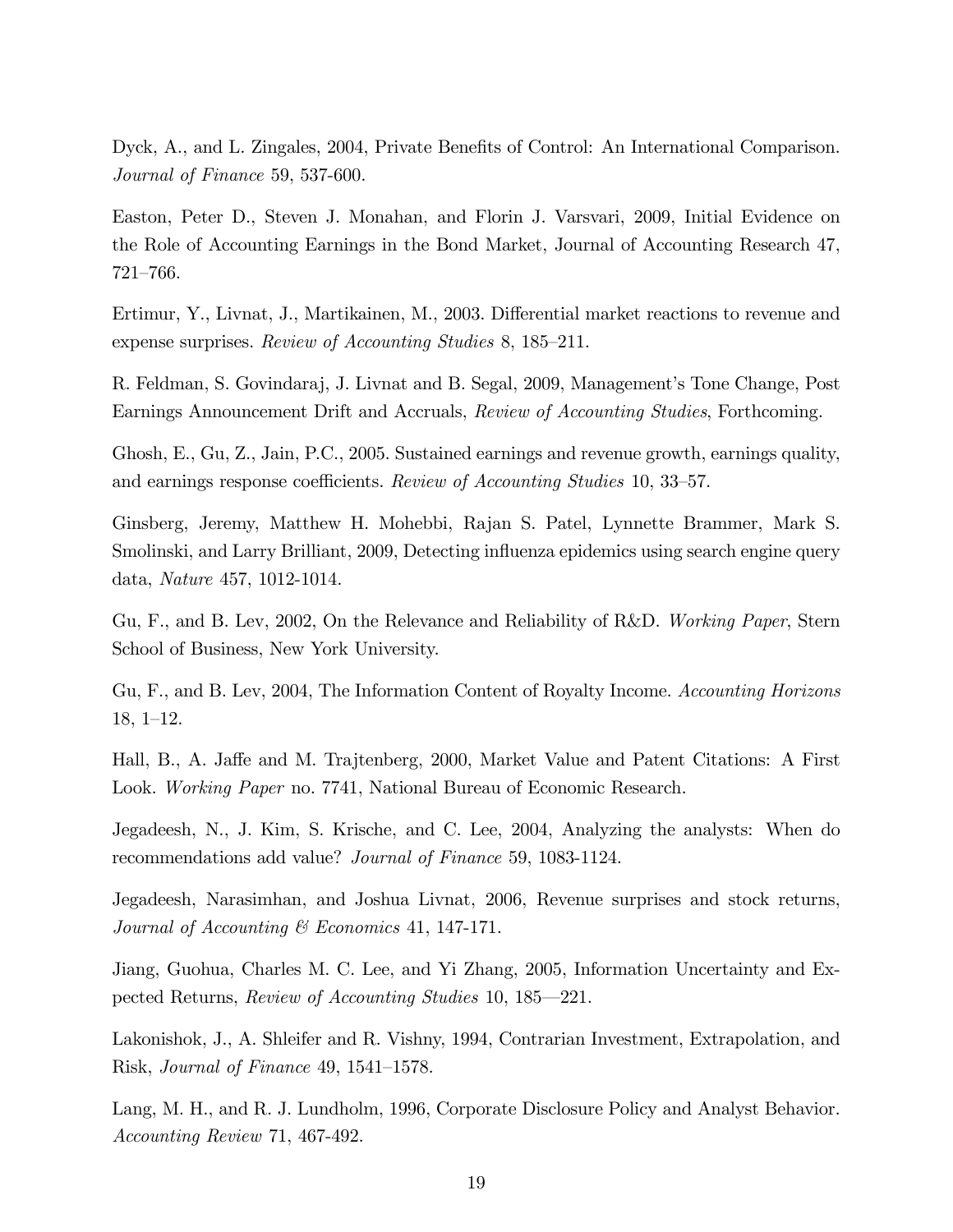Li, F., 2006, Do Stock Market Investors Understand the Risk Sentiment of Corporate Annual Reports?, Working Paper, University of Michigan.

Li, F., 2008, Annual Report Readability, Current Earnings, and Earnings Persistance, Journal of Accounting and Economics 45, 221-247.

Livnat, J., and R. Mendenhall, 2006, Comparing the Post–Earnings Announcement Drift for Surprises Calculated from Analyst and Time Series Forecasts, Journal of Accounting Research 44, 177-205.

Livnat, J., and R. Mendenhall, 2006, Comparing the Post–Earnings Announcement Drift for Surprises Calculated from Analyst and Time Series Forecasts, Journal of Accounting Research 44, 177-205.

Lundholm, Russell J., Sarah E. McVay, and Taylor Randall, 2009, Forecasting Sales: A Model and Some Evidence from the Retail Industry, Working Paper, University of Utah.

Mayew, W.J., and M. Venkatachalam, 2009, The power of voice: managerial affective states and future firm performance. Working paper, Duke University.

Rajgopal, S., S. Kotha and M. Venkatachalam 2000, The Relevance of Web Traffic for Internet Stock Prices, Working Paper, University of Washington.

Rajgopal, S., T. Shevlin and M. Venkatachalam, 2003, Does the Stock Market Fully Appreciate the Implications of Leading Indicators for Future Earnings? Evidence from Order Backlog. Review of Accounting Studies 8, 461–492.

Skinner, Douglas J., and Richard G. Sloan, 2002, Earnings Surprises, Growth Expectations, and Stock Returns or Donít Let an Earnings Torpedo Sink Your Portfolio, Review of Accounting Studies 7, 289–321.

Sloan, R. G., 1996, Do Stock Prices Fully Reflect Information in Accruals and Cash Flows about Future Earnings?, Accounting Review 71, 289-315.

Tetlock, Paul C., Maytal Saar-Tsechansky, and Sofus Macskassy, 2008, More Than Words: Quantifying Lanaguage to Measure Firms' Fundamental, *Journal of Finance* 63, 1437-1467.

Trueman Brett, M. H. Franco Wong, and Xiao-Jun Zhang, 2001, Back to Basics: Forecasting the Revenues of Internet Firms, Review of Accounting Studies 6, 305–329.

Trueman Brett, M. H. Franco Wong, and Xiao-Jun Zhang, 2000, The Eyeballs Have It: Searching for the value in Internet Stocks, *Journal of Accounting Research* 38, 137–162.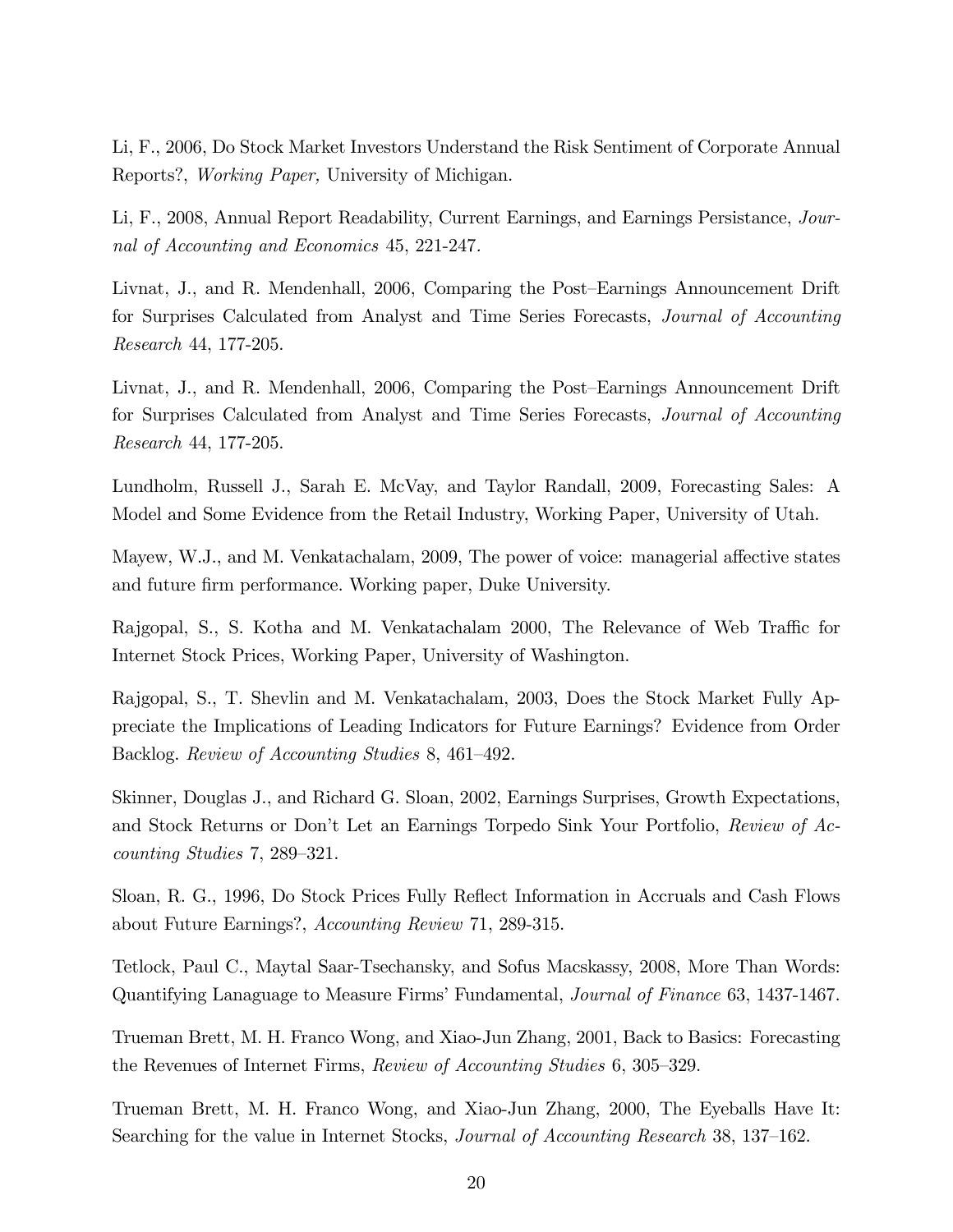Yang, Halla, 2007, Do Industry-Specific Performance Measure Predict Returns? The Case of Same-Store Sales, Working Paper, Goldman Sachs Assets Management.

Zhang, X. Frank, 2006, Information Uncertainty and Stock Returns, Journal of Finance 61(1),  $105 - 137$ 

Zhang, X. Frank, 2006, Information Uncertainty and Analyst Forecast Behaviors, Contemporary Accounting Research 23(2), 565–590.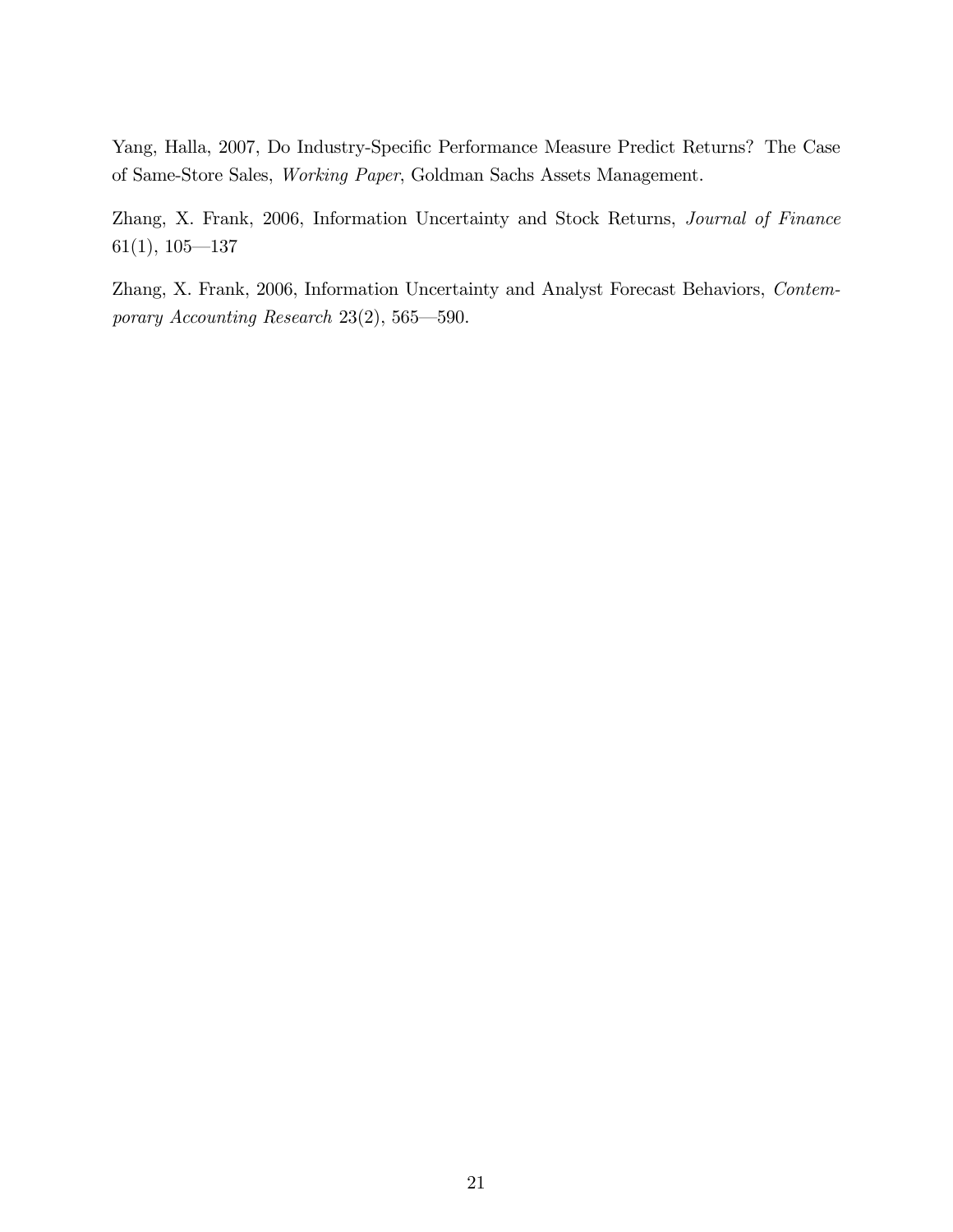### **Figure 1: Search Volume Index (SVI) for "GARMIN" and "CHUCK E CHEESE"**

The figures are screenshots taken from Google Insights (http://www.google.com/insights/). The top panel plots the search volume index (SVI) for the term "GARMIN" from March 2004 to October 2009. The bottom panel plots the search volume for the term "CHUCK E CHEESE" over the same time period.

| <b>Compare by</b>                                                                                                                                | <b>Search terms</b>                                                                                                               | <b>Filter</b>                               |                                                       |
|--------------------------------------------------------------------------------------------------------------------------------------------------|-----------------------------------------------------------------------------------------------------------------------------------|---------------------------------------------|-------------------------------------------------------|
|                                                                                                                                                  | Tip: Use a comma as shorthand to add comparison items. (tennis,                                                                   |                                             | R                                                     |
| Search terms<br>O<br>Locations                                                                                                                   | squash)                                                                                                                           | <b>Web Search</b><br>×                      |                                                       |
| O Time Ranges                                                                                                                                    | <b>• GARMIN</b><br>+ Add search term                                                                                              | v<br>Worldwide                              |                                                       |
|                                                                                                                                                  |                                                                                                                                   | 2004 - present<br>×                         |                                                       |
|                                                                                                                                                  |                                                                                                                                   | All Categories<br>$\blacktriangledown$      | Search                                                |
| Worldwide, 2004 - present                                                                                                                        | Web Search Interest: garmin<br>Categories: Telecommunications (75-100%), Computers & Electronics (0-10%), Reference (0-10%), more |                                             |                                                       |
| Interest over time                                                                                                                               |                                                                                                                                   |                                             | Forecast<br>News headlines                            |
|                                                                                                                                                  |                                                                                                                                   |                                             | How can I see numbers?                                |
|                                                                                                                                                  |                                                                                                                                   |                                             |                                                       |
|                                                                                                                                                  |                                                                                                                                   |                                             |                                                       |
|                                                                                                                                                  |                                                                                                                                   |                                             |                                                       |
|                                                                                                                                                  |                                                                                                                                   |                                             |                                                       |
|                                                                                                                                                  |                                                                                                                                   |                                             |                                                       |
|                                                                                                                                                  |                                                                                                                                   |                                             |                                                       |
|                                                                                                                                                  |                                                                                                                                   |                                             |                                                       |
|                                                                                                                                                  |                                                                                                                                   |                                             |                                                       |
|                                                                                                                                                  |                                                                                                                                   |                                             |                                                       |
| 2004                                                                                                                                             | 2005<br>2006<br>Newl Embed this chart                                                                                             | 2007                                        | 2008<br>2009                                          |
|                                                                                                                                                  | Google Insights for Search                                                                                                        |                                             | Help   Sign in       Download as CSV   English (US) v |
|                                                                                                                                                  | <b>Search terms</b>                                                                                                               | <b>Filter</b>                               |                                                       |
|                                                                                                                                                  | Tip: Use the plus sign to indicate OR. (tennis + squash)                                                                          | <b>Web Search</b><br>Y                      |                                                       |
|                                                                                                                                                  | • CHUCK E CHEESE                                                                                                                  | Worldwide<br>$\checkmark$                   |                                                       |
|                                                                                                                                                  | + Add search term                                                                                                                 |                                             |                                                       |
|                                                                                                                                                  |                                                                                                                                   | 2004 - present<br>×<br>$\blacktriangledown$ | Search                                                |
|                                                                                                                                                  | Web Search Interest: chuck e cheese                                                                                               | All Categories                              |                                                       |
|                                                                                                                                                  | Categories: Food & Drink (50-75%), Shopping (10-25%), Local (0-10%), Entertainment (0-10%), more                                  |                                             |                                                       |
|                                                                                                                                                  |                                                                                                                                   |                                             | $\Box$ Forecast $\odot$                               |
|                                                                                                                                                  |                                                                                                                                   |                                             | $\Box$ News headlines<br>How can I see numbers?       |
|                                                                                                                                                  |                                                                                                                                   |                                             |                                                       |
|                                                                                                                                                  |                                                                                                                                   |                                             |                                                       |
| New! <b>Google</b><br><b>Compare by</b><br>Search terms<br>$\circ$ Locations<br>O Time Ranges<br>Worldwide, 2004 - present<br>Interest over time |                                                                                                                                   |                                             |                                                       |
|                                                                                                                                                  |                                                                                                                                   |                                             |                                                       |
|                                                                                                                                                  |                                                                                                                                   |                                             |                                                       |
|                                                                                                                                                  |                                                                                                                                   |                                             |                                                       |
|                                                                                                                                                  |                                                                                                                                   |                                             |                                                       |
|                                                                                                                                                  |                                                                                                                                   |                                             |                                                       |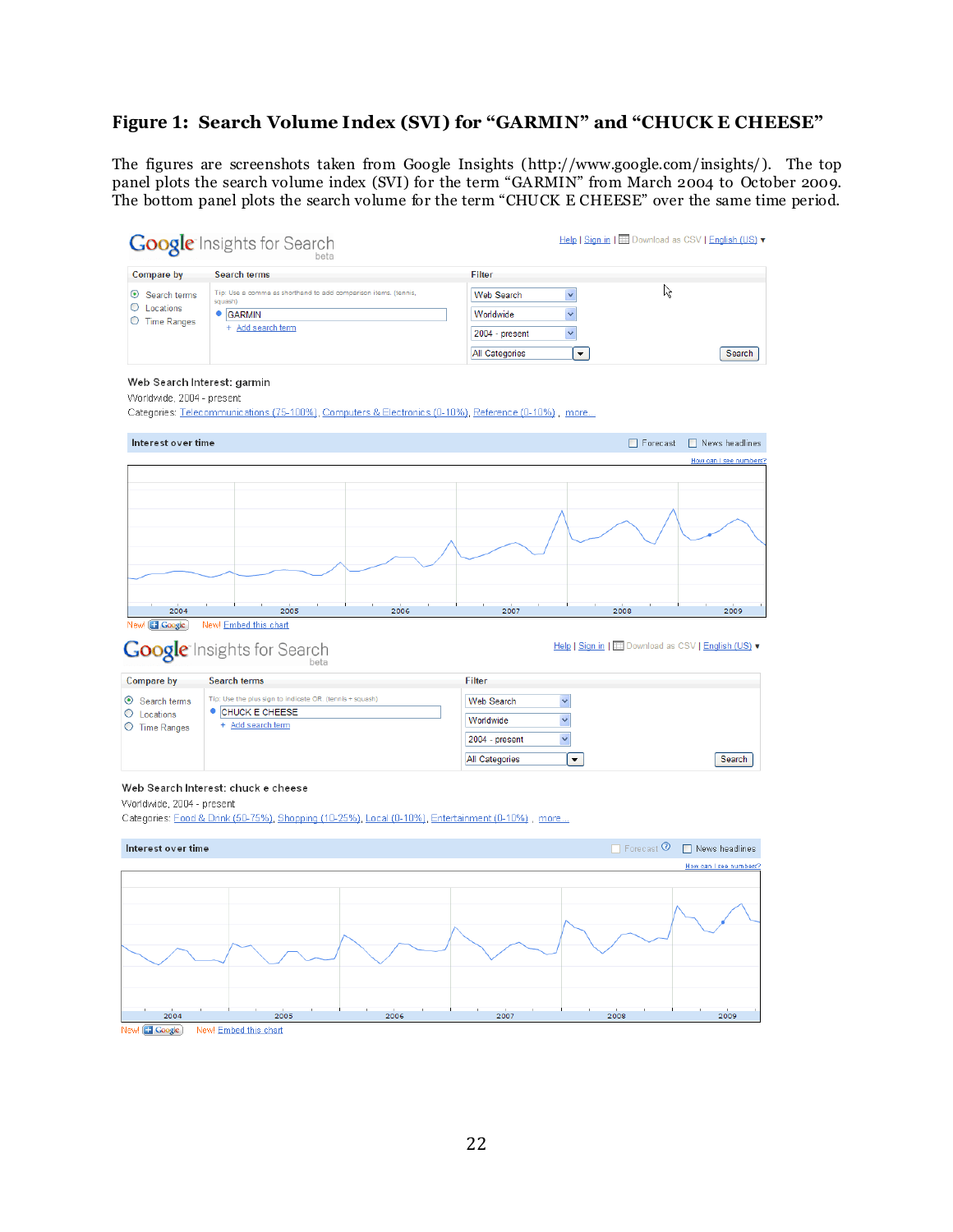### **Figure 2: EPS and SVI for "GARMIN" and "CHUCK E CHEESE"**

The figures plot quarterly search volume index (SVI) and earnings per share (EPS) for Garmin LTD (search term "GARMIN") and CEC Entertainment Inc (search term "CHUCK E CHEESE").



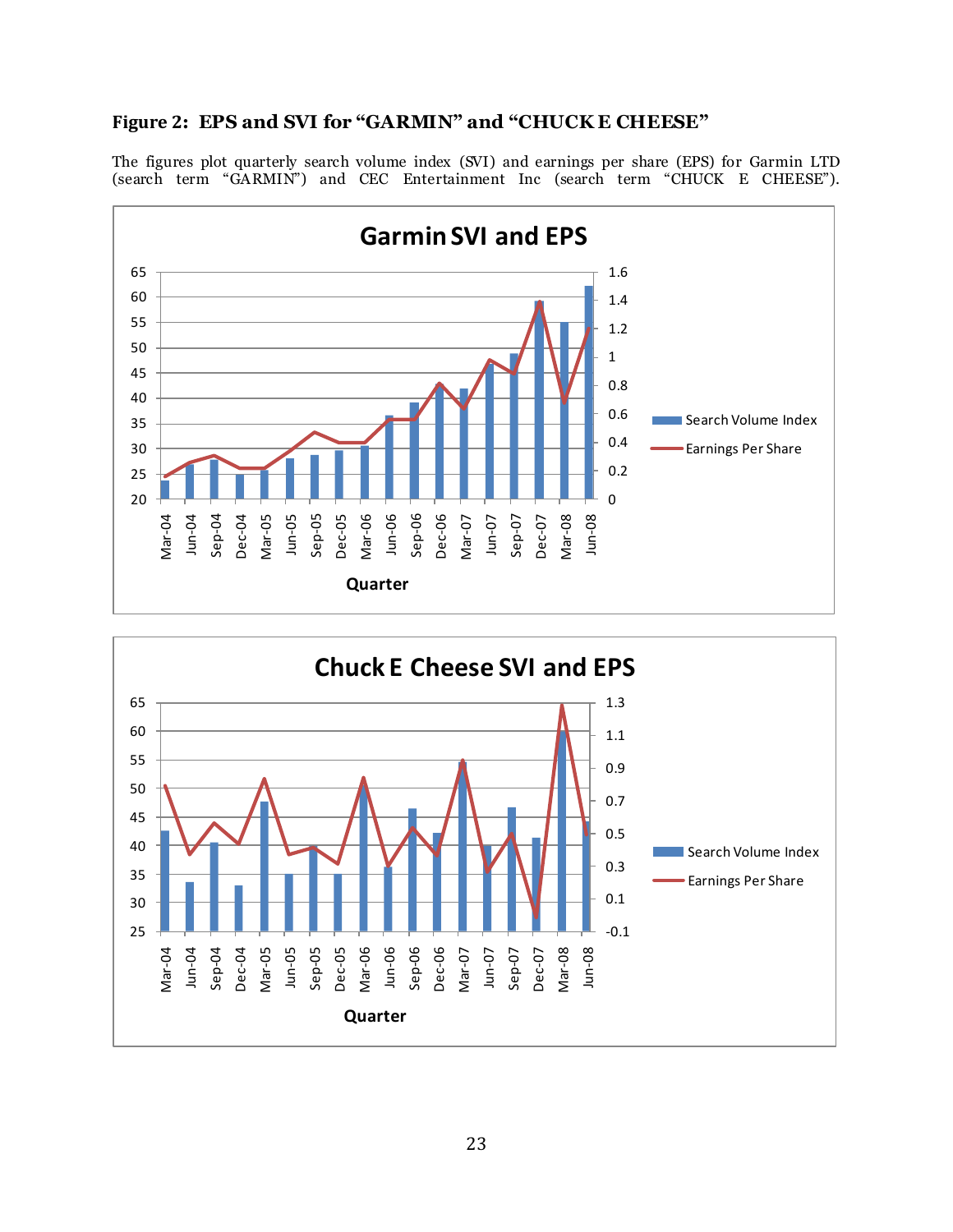## **Table 1: Sample of Firms and Search Terms**

The table presents a sample of 75 firms and the associated search queries. The query is based on the most popular product as determined by advertising statistics kept by the Nielsen Media Research.

| Firm                      | Search Term              | Firm                   | Search Term          | Firm                      | Search Term            |
|---------------------------|--------------------------|------------------------|----------------------|---------------------------|------------------------|
| A M RCORP                 | <b>AMERICAN AIRLINES</b> | HANES BRANDS INC       | <b>PLAYTEX</b>       | MIDAS INC                 | <b>MIDAS SHOP</b>      |
| ALLERGAN INC              | <b>RESTASIS</b>          | HOME DEPOT INC         | <b>HOME DEPOT</b>    | NAUTILUS INC              | <b>BOWFLEX</b>         |
| AMGEN INC                 | <b>NEULASTA</b>          | HONDA MOTOR LTD        | <b>HONDA</b>         | NETFLIX INC               | <b>NETFLIX</b>         |
| APPLE INC                 | <b>IPOD</b>              | <b>IHOP CORP NEW</b>   | <b>APPLEBEES</b>     | NEW ELL RUBBERMAID        | <b>SHARPIE</b>         |
| <b>ASHIAND INC</b>        | <b>VALVOLINE</b>         | IAC INTERACTIVE        | MATCH.COM            | NUTRISYSTEM INC           | <b>NUTRISYSTEM</b>     |
| AUTOZONE INC              | <b>AUTOZONE</b>          | <b>INTUIT INC</b>      | <b>OUICKEN</b>       | OH IO ART CO              | ETCH A SKETCH          |
|                           |                          |                        |                      |                           |                        |
| <b>AVAYA INC</b>          | <b>AVAYA</b>             | <b>INVACARE CORP</b>   | <b>INVACARE</b>      | PEPSICO INC               | <b>GATORADE</b>        |
| <b>BEBE STORES INC</b>    | <b>BEBE</b>              | <b>IROBOT CORP</b>     | <b>ROOMBA</b>        | POPULAR INC               | <b>ELOAN</b>           |
| <b>BOSTON BEER INC</b>    | <b>SAMUELADAMS</b>       | <b>JARDEN CORP</b>     | <b>FOODSAVER</b>     | PRICELINECOM INC          | PRICELINECOM           |
| <b>CAINC</b>              | <b>CA COMPUTER</b>       | <b>JETBLUEAIRWAYS</b>  | <b>JETBLUE</b>       | PROCTER & GAMBLECO        | <b>FEBREZE</b>         |
| CEC ENTERTAINMENT         | <b>CHUCK E CHEESE</b>    | KIMBERLY CLARK         | <b>KLEENEX</b>       | RC <sub>2</sub> CORP      | <b>BOBTHE BUILDER</b>  |
| COCA COLA CO              | <b>COKE</b>              | KNOT INC               | THE KNOT             | <b>RESEARCH IN MOTION</b> | <b>BLACKBERRY</b>      |
| CONSECO INC               | <b>COLONIAL PENN</b>     | KOHLS CORP             | <b>KOHLS</b>         | <b>RUBY TUESDAY INC</b>   | <b>RUBY TUESDAY</b>    |
| DELL INC                  | <b>DELL</b>              | KONAMICORP             | <b>KONAMI</b>        | <b>SARA LEECORP</b>       | <b>HILLSHIRE FARMS</b> |
| DIA MOND FOODS INC        | <b>EMERALD NUTS</b>      | <b>KRAFT FOODS INC</b> | <b>OREO</b>          | <b>SEPRACOR INC</b>       | <b>LUNESTA</b>         |
| EA RTHLINK INC            | <b>PEOPLEPC</b>          | <b>KROGER COMPANY</b>  | <b>FRED MEYER</b>    | SUPERVALU INC             | <b>ALBERTSONS</b>      |
| <b>EBAY INC</b>           | <b>EBAY</b>              | <b>LCAVISION INC</b>   | <b>LASIKPLUS</b>     | TIVO INC                  | TIVO                   |
| <b>ECOLAB INC</b>         | <b>NASCARAUTOCARE</b>    | LEV ITT CORP FLA       | <b>BOWDEN HOMES</b>  | TREE COM INC              | <b>LENDINGTREE</b>     |
| <b>ENDOCARE INC</b>       | <b>CRYOCARE</b>          | LIZ CLAIBORNE INC      | <b>LIZ CLAIBORNE</b> | <b>UALCORP</b>            | <b>UNITED AIRLINES</b> |
| <b>EV ERCORE PARTNERS</b> | NATIONAL ENQUIRER        | LO JACK CORP           | <b>LOJACK</b>        | UNITED ONLINE INC         | <b>NETZERO</b>         |
| <b>FEDEX CORP</b>         | <b>FEDEX</b>             | MACYS INC              | <b>MACYS</b>         | <b>VFCORP</b>             | <b>WRANGLER JEANS</b>  |
| <b>GANNETT INC</b>        | <b>CAREERBUILDER</b>     | MASCO CORP             | <b>DELTA FAUCETS</b> | <b>VIVENDI</b>            | <b>ACTIVISION</b>      |
| <b>GAP INC</b>            | <b>OLD NAVY</b>          | MCDONALDS CORP         | <b>MCDONALDS</b>     | <b>WYETH</b>              | <b>ADVIL</b>           |
| <b>GARMIN LTD</b>         | <b>GARMIN</b>            | MERCK & CO INC         | <b>SINGULAIR</b>     | YAHOO INC                 | YAHOO                  |
| <b>GENERAL MILLS INC</b>  | <b>CHEERIOS</b>          | MICROSOFT CORP         | <b>MICROSOFT</b>     | YUM BRANDS INC            | PIZZA HUT              |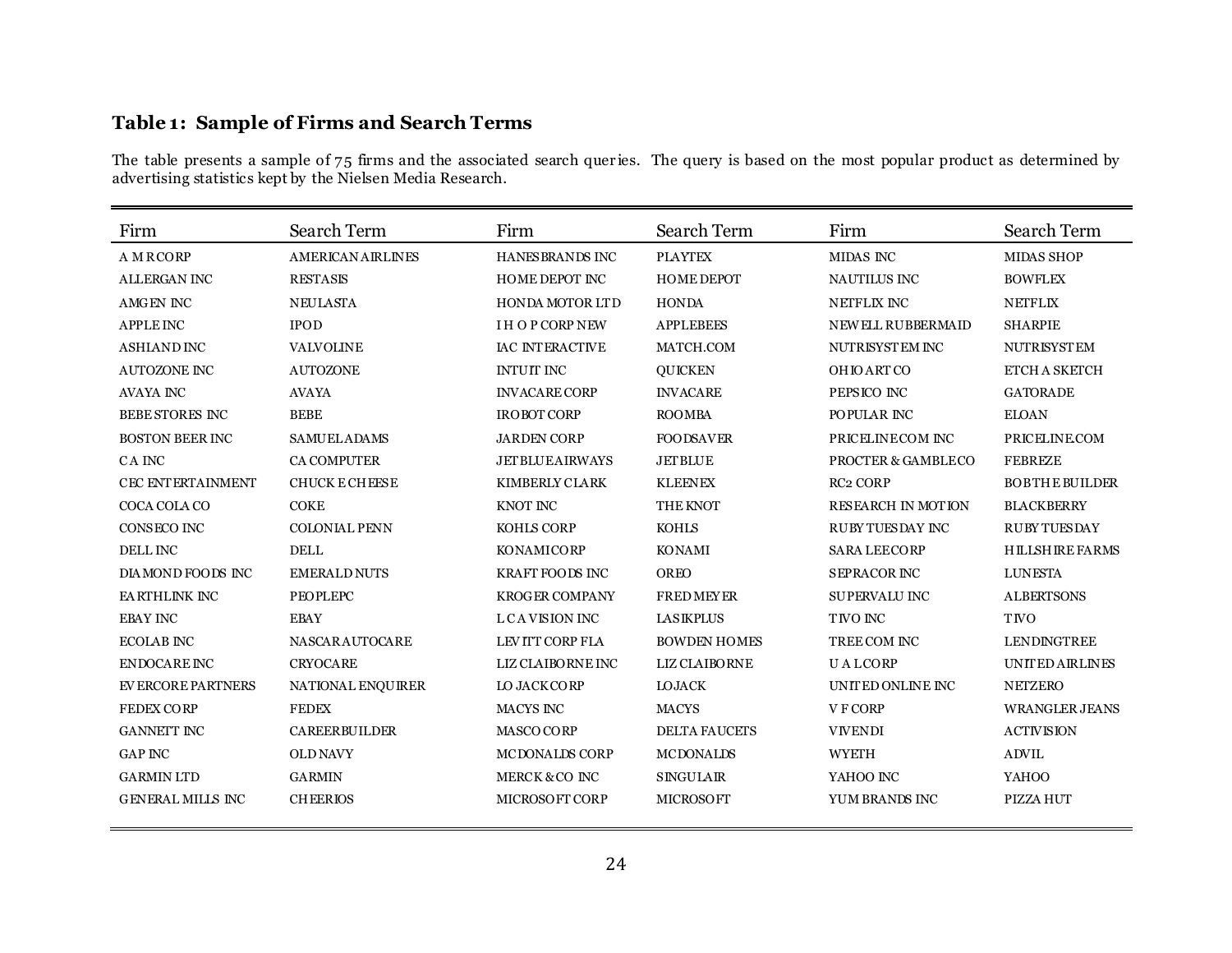#### **Table 2: Summary Statistics**

The following table compares the mean, median and standard deviation of several variables. "Sample" refers to the sample of firms used in this study. Size is the natural logarithm of market capitalization in millions. Market-to-Book is the ratio of market to book value. Turnover is the average turnover during the fiscal quarter. Prior return is the return over the fiscal quarter. The number of positive, neutral and negative firm issued guidelines is the number of management earning forecasts recorded by First Call constituting positive, neutral, or negative surprises. The revenue surprise (not seasonally adjusted) is defined as the difference between quarter (q) and quarter (q -1), divided by the standard deviation of revenue from  $(q-8)$  to  $(q-1)$ . The revenue surprise (seasonally adjusted) is defined as the revenue difference between quarter (q) and quarter (q-4), divided by the standard deviation of revenue from (q-8) to (q-1). Time Series Earnings Surprise is the fiscal quarter's earnings minus the earnings four quarters ago scaled by price; Analyst Earnings Surprise is the fiscal quarter's earnings minus the median analyst foreca st scaled by price; is the three day cumulative abnormal return (CAR) surrounding the earnings announcement. CAR – Earnings Window is the cumulative abnormal return (CAR) in basis points for the three days surrounding the earnings announcement while CAR – Subsequent Quarter is the CAR cumulated from two days after an earnings announcement through one day after the next quarterly earnings announcement. All earnings surprise and CAR variables are calculated as in Livnat and Mendenhall (2006).

|                                                   | Sample    |              |               |           | CRSP/COMPUSTAT Universe |               |  |
|---------------------------------------------------|-----------|--------------|---------------|-----------|-------------------------|---------------|--|
| Variable                                          | Mean      | Median       | St. Deviation | Mean      | Median                  | St. Deviation |  |
| Size (natural log) in millions                    | 8.277     | 8.207        | 2.258         | 5.307     | 5.506                   | 2.896         |  |
| Market-to-Book                                    | 1.605     | 1.195        | 2.072         | 2.815     | 0.923                   | 10.254        |  |
| Turnov er                                         | 1.946     | 1.476        | 1.856         | 1.701     | 1.050                   | 3.555         |  |
| Prior Return                                      | 0.022     | 0.018        | 0.178         | 0.024     | 0.010                   | 0.247         |  |
| Firm Guidance: Negative                           | 0.076     | 0            | 0.265         | 0.005     | $\mathbf 0$             | 0.076         |  |
| Firm Guidance: Neutral                            | 0.132     | $\mathbf{O}$ | 0.338         | 0.007     | $\mathbf 0$             | 0.103         |  |
| Firm Guidance: Positive                           | 0.056     | $\mathbf{O}$ | 0.230         | 0.002     | $\mathbf 0$             | 0.053         |  |
| Revenue Surprise (seasonally-adjusted)            | 0.299     | 0.218        | 1.336         | 0.311     | 0.184                   | 1.353         |  |
| Revenue Surprise (not seasonally -adjusted)       | 0.856     | 0.827        | 1.363         | 0.805     | 0.765                   | 1.625         |  |
| Time-Series Earnings Surprise                     | $-0.009$  | 0.146        | 2.266         | 0.062     | 0.141                   | 2.917         |  |
| Time-Series Earnings Surprise (w/o special items) | 0.001     | 0.144        | 2.020         | 0.066     | 0.143                   | 2.666         |  |
| Analyst Earnings Surprise                         | 0.003     | 0.045        | 0.958         | $-0.040$  | 0.041                   | 1.292         |  |
| CAR - Earnings Window (in basis points)           | 28.518    | 13.231       | 699.583       | 3.328     | 0.474                   | 774.957       |  |
| CAR - Subsequent Quarter (in basis points)        | $-47.125$ | $-2.164$     | 1619.610      | $-36.748$ | $-0.385$                | 1909.350      |  |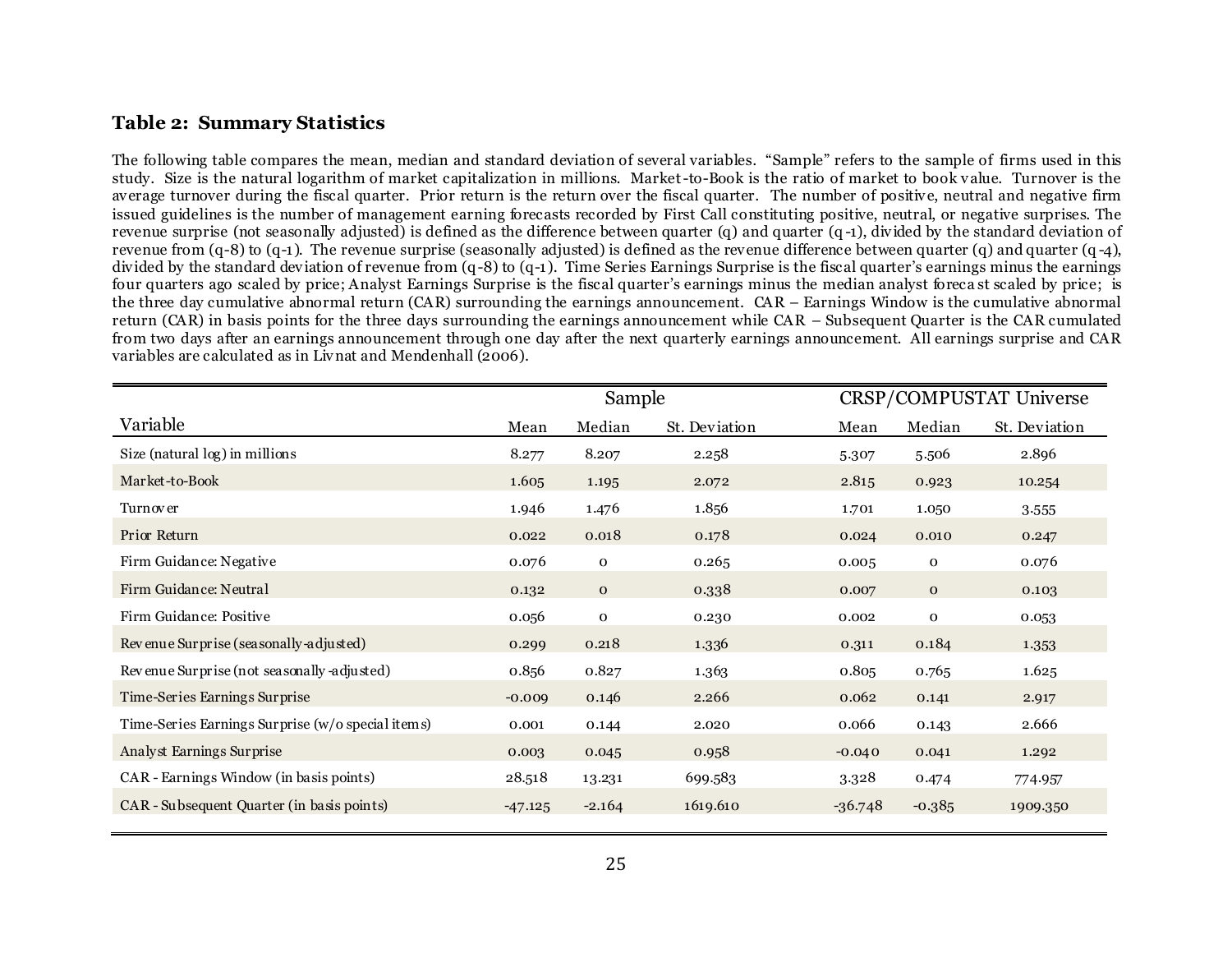### **Table 3: SVI Change and Revenue Surprises**

In the top panel, the dependent variable is the revenue difference between quarter (q) and quarter (q -1), divided by the standard deviation of revenue from  $(q-8)$  to  $(q-1)$ . In the bottom panel it is the revenue difference between quarter  $(q)$  and quarter  $(q-4)$ , divided by the standard deviation of revenue from  $(q-8)$ 8) to (q-1). SVI Change is the change in search volume for a firm's most popular product. In the top panel, this change is calculate d as the log difference in average weekly SVI between the announcement quarter and the prior quarter. In the bottom panel, this change is calculated as the log difference in average weekly SVI between the fiscal quarter and four quarters prior. Search volume is taken from Google Insights. Size is the natural logarithm of market capitalization. Market-to-Book is the ratio of market to book value. Turnover is the average turnover during the fiscal quarter. Prior return is the return over the fiscal quarter. Institutional ownership is the fraction of shares owned by institutions. The number of positive, neutral and negative corporate issued guidelines is the number of management earning forecasts recorded by First Call constituting positive, neutral, or negative surprises. If the management forecast does not constitute either a positive or negative surprise, it is coded as neutral. Lag(Revenue Surprise) is the prior quarter revenue surprise. GIC Sector and Year fixed effects are included in each specification. Robust standard errors clustered by firm are in parentheses. \*, \*\*, and \*\*\* represent significance at the 10%, 5% and 1% levels, respectively.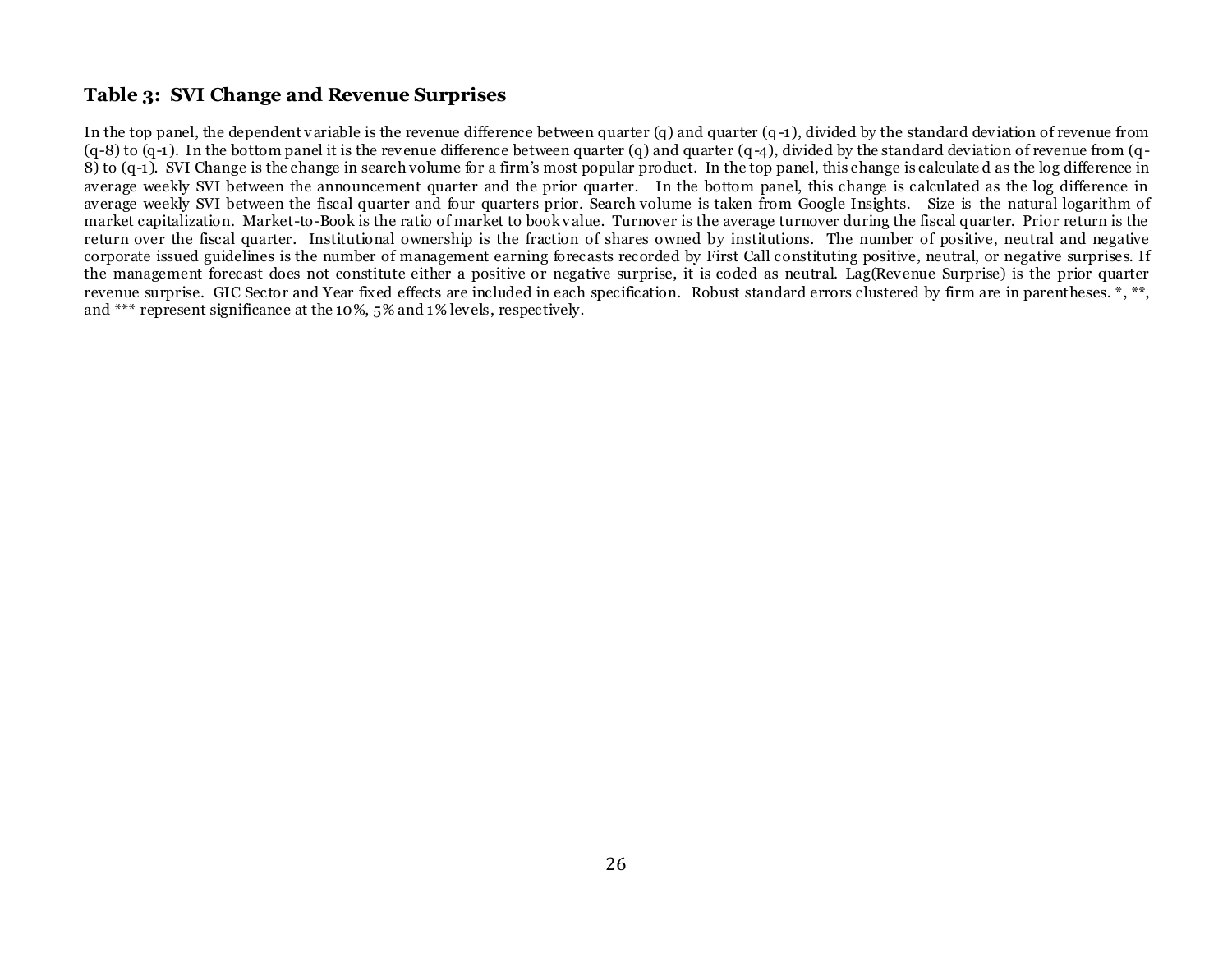| SVI Change                                                                        | $0.825***$<br>(0.084)          | $0.823***$<br>(0.085)                        | $0.875***$<br>(0.088)                        | $0.878***$<br>(0.088)                        | $0.873***$<br>(0.088)                        | $0.875***$<br>(0.088)                        | $0.875***$<br>(0.088)                        | $0.919***$<br>(0.082)         |
|-----------------------------------------------------------------------------------|--------------------------------|----------------------------------------------|----------------------------------------------|----------------------------------------------|----------------------------------------------|----------------------------------------------|----------------------------------------------|-------------------------------|
| Size                                                                              |                                | $0.023***$<br>(0.005)                        | $0.023***$<br>(0.005)                        | $0.025***$<br>(0.005)                        | $0.023***$<br>(0.005)                        | $0.023***$<br>(0.005)                        | $0.020***$<br>(0.005)                        | $0.026***$<br>(0.006)         |
| Market-to-Book                                                                    |                                |                                              | 0.006<br>(0.007)                             | 0.006<br>(0.007)                             | 0.003<br>(0.005)                             | 0.003<br>(0.005)                             | 0.001<br>(0.004)                             | 0.003<br>(0.006)              |
| Turnover                                                                          |                                |                                              |                                              | $-0.015***$<br>(0.005)                       | $-0.013**$<br>(0.005)                        | $-0.012**$<br>(0.005)                        | $-0.012**$<br>(0.005)                        | $-0.011*$<br>(0.006)          |
| Prior Return                                                                      |                                |                                              |                                              |                                              | $0.410***$<br>(0.085)                        | $0.407***$<br>(0.085)                        | 0.364***<br>(0.084)                          | $0.536***$<br>(0.083)         |
| In stitutional Ownership                                                          |                                |                                              |                                              |                                              |                                              | $-0.014$<br>(0.010)                          | $-0.013$<br>(0.010)                          | $-0.015*$<br>(0.009)          |
| Firm Guidance: Negative                                                           |                                |                                              |                                              |                                              |                                              |                                              | $-0.191***$<br>(0.045)                       | $-0.172***$<br>(0.046)        |
| Firm Guidance: Neutral                                                            |                                |                                              |                                              |                                              |                                              |                                              | $0.066*$<br>(0.034)                          | $0.077***$<br>(0.035)         |
| Firm Guidance: Positive                                                           |                                |                                              |                                              |                                              |                                              |                                              | $0.273***$<br>(0.052)                        | $0.291***$<br>(0.054)         |
| Lag(Revenue Surprise)                                                             |                                |                                              |                                              |                                              |                                              |                                              |                                              | $-0.260***$<br>(0.013)        |
| In dustry Fixed Effects<br>Year Fixed Effects<br><b>Observations</b><br>R-Squared | YES<br>YES<br>11727<br>0.02794 | <b>YES</b><br><b>YES</b><br>11408<br>0.02975 | <b>YES</b><br><b>YES</b><br>10699<br>0.03327 | <b>YES</b><br><b>YES</b><br>10692<br>0.03363 | <b>YES</b><br><b>YES</b><br>10692<br>0.03637 | <b>YES</b><br><b>YES</b><br>10667<br>0.03674 | <b>YES</b><br><b>YES</b><br>10667<br>0.04097 | YES<br>YES<br>10642<br>0.1068 |

#### Dependent Variable: Revenue Surprise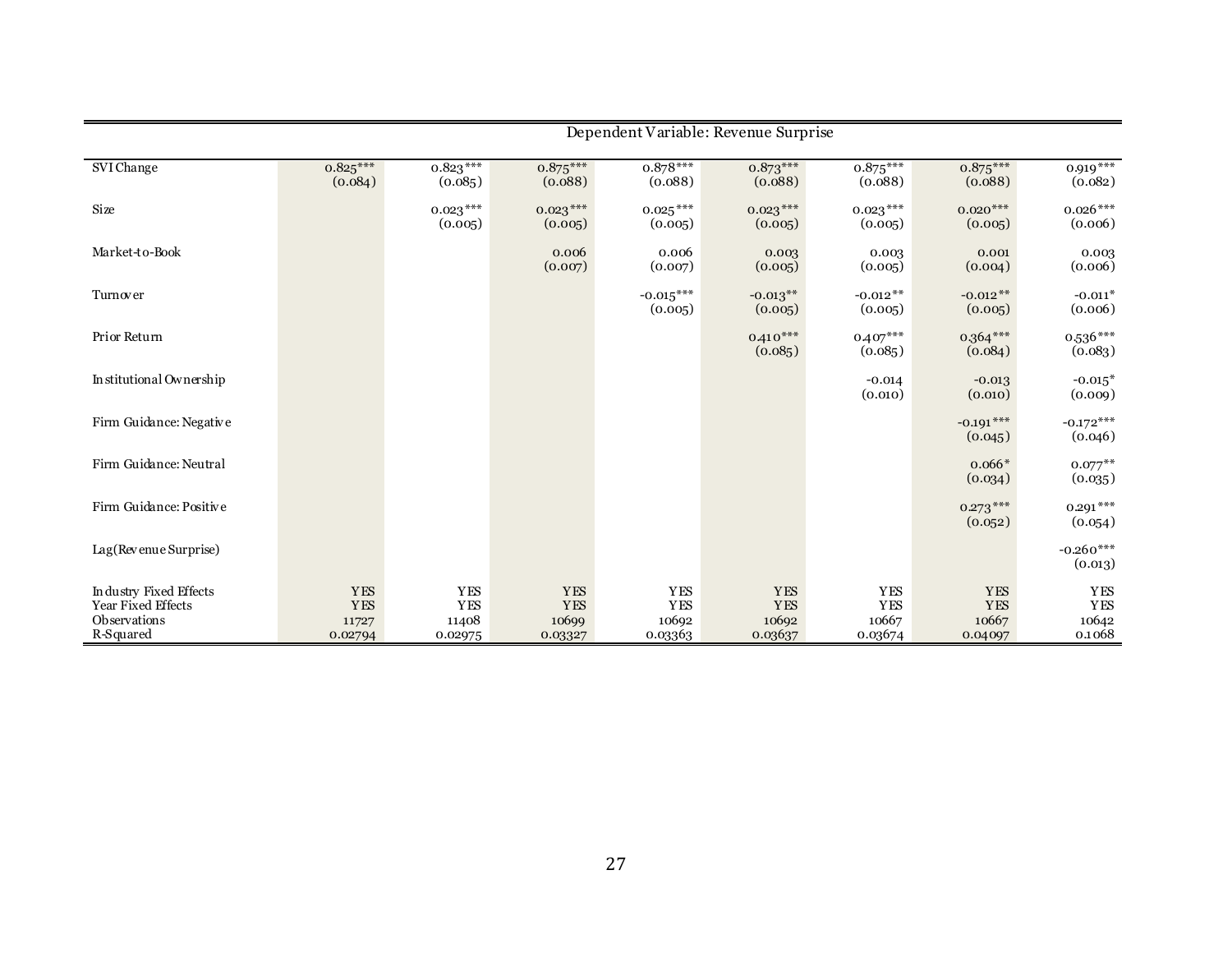| SVI Change               | 0.487***   | $0.417***$ | $0.394***$ | $0.402***$ | $0.370***$ | 0.366***   | $0.357***$ | $0.116***$  |
|--------------------------|------------|------------|------------|------------|------------|------------|------------|-------------|
|                          | (0.094)    | (0.092)    | (0.095)    | (0.095)    | (0.092)    | (0.092)    | (0.091)    | (0.049)     |
|                          |            |            |            |            |            |            |            |             |
| Size                     |            | $0.079***$ | $0.075***$ | $0.079***$ | $0.074***$ | $0.074***$ | $0.068***$ | $0.025***$  |
|                          |            | (0.012)    | (0.012)    | (0.013)    | (0.013)    | (0.013)    | (0.013)    | (0.006)     |
|                          |            |            |            |            |            |            |            |             |
| Market-to-Book           |            |            | 0.041      | 0.042      | 0.034      | 0.033      | 0.032      | 0.011       |
|                          |            |            | (0.030)    | (0.031)    | (0.026)    | (0.026)    | (0.025)    | (0.009)     |
| Turnover                 |            |            |            | $-0.024*$  | $-0.018$   | $-0.015$   | $-0.014$   | $-0.016**$  |
|                          |            |            |            | (0.012)    | (0.013)    | (0.014)    | (0.014)    | (0.007)     |
|                          |            |            |            |            |            |            |            |             |
| Prior Return             |            |            |            |            | $0.909***$ | $0.909***$ | $0.884***$ | $0.479***$  |
|                          |            |            |            |            | (0.101)    | (0.101)    | (0.100)    | (0.065)     |
|                          |            |            |            |            |            |            |            |             |
| In stitutional Ownership |            |            |            |            |            | $-0.035$   | $-0.034$   | $0.021*$    |
|                          |            |            |            |            |            | (0.032)    | (0.032)    | (0.011)     |
|                          |            |            |            |            |            |            |            |             |
| Firm Guidance: Negative  |            |            |            |            |            |            | $-0.116*$  | $-0.149***$ |
|                          |            |            |            |            |            |            | (0.069)    | (0.039)     |
|                          |            |            |            |            |            |            |            |             |
| Firm Guidance: Neutral   |            |            |            |            |            |            | $0.181***$ | $0.058**$   |
|                          |            |            |            |            |            |            | (0.055)    | (0.029)     |
| Firm Guidance: Positive  |            |            |            |            |            |            | $0.302***$ | $0.168***$  |
|                          |            |            |            |            |            |            | (0.068)    | (0.042)     |
|                          |            |            |            |            |            |            |            |             |
| Lag(Revenue Surprise)    |            |            |            |            |            |            |            | $0.614***$  |
|                          |            |            |            |            |            |            |            | (0.012)     |
|                          |            |            |            |            |            |            |            |             |
| In dustry Fixed Effects  | <b>YES</b> | <b>YES</b> | <b>YES</b> | YES        | <b>YES</b> | <b>YES</b> | <b>YES</b> | <b>YES</b>  |
| Year Fixed Effects       | <b>YES</b> | <b>YES</b> | <b>YES</b> | YES        | <b>YES</b> | <b>YES</b> | <b>YES</b> | <b>YES</b>  |
| Observations             | 9516       | 9437       | 8857       | 8857       | 8837       | 8837       | 8837       | 8802        |
| R-Squared                | 0.04639    | 0.06342    | 0.06803    | 0.08062    | 0.08086    | 0.08086    | 0.08574    | 0.4236      |
|                          |            |            |            |            |            |            |            |             |

Dependent Variable: Revenue Surprise (Seasonally Adjusted)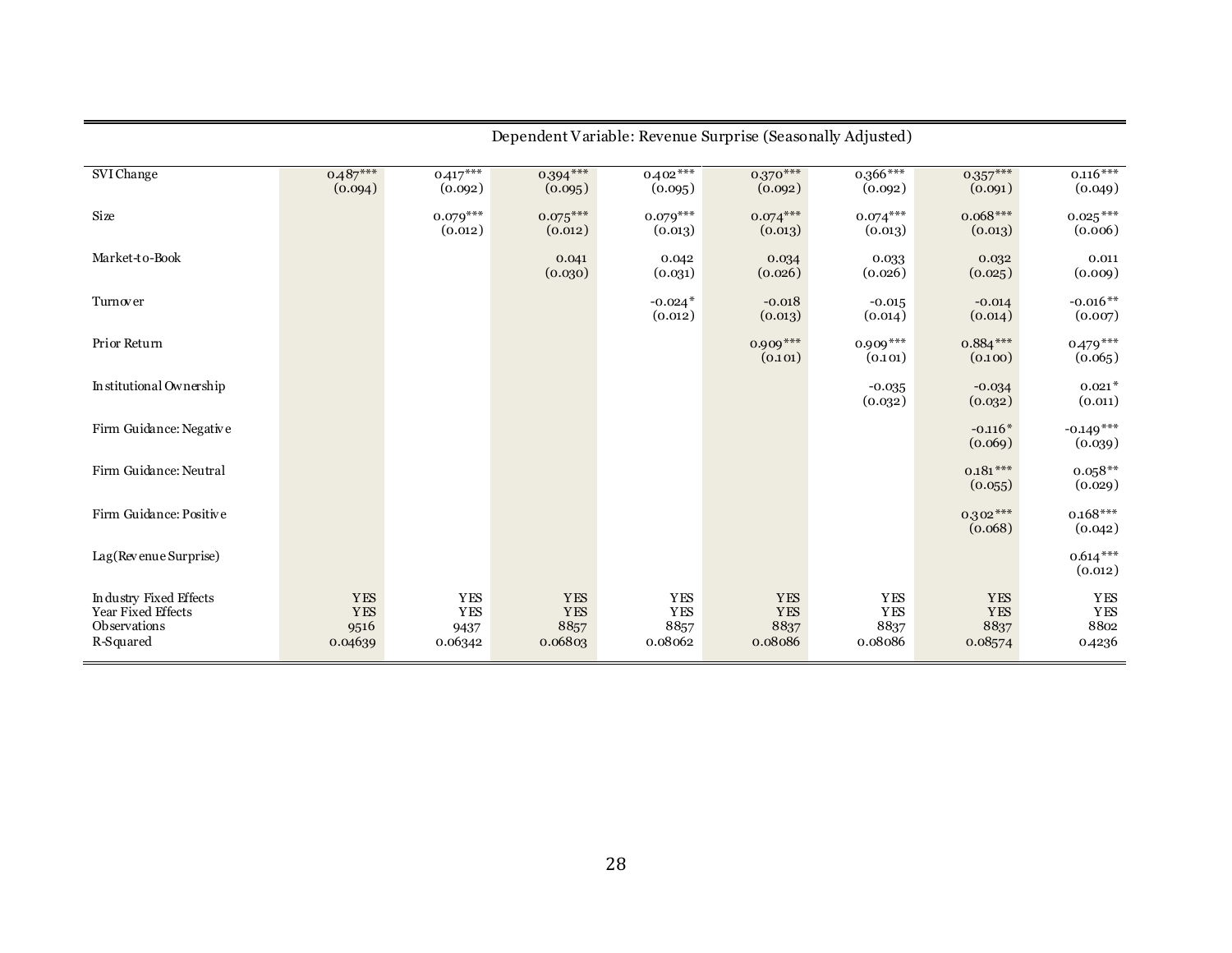### **Table 4: SVI Change and Time-Series Earnings Surprises**

The dependent variable is the seasonally-adjusted standardized earnings surprise with (first column) and without (second column) special items as calculated in Livnat and Mendenhall (2006). Change in SVI is the change in average search volume index calculated as the log difference in average weekly SVI between the fiscal quarter and four quarters prior. Search volume is taken from Google Insights (http://www.google.com/insights/search/). Size is the natural logarithm of market capitalization. Size is the natural logarithm of market capitalization. Market-to-Book is the ratio of market to book value. Turnover is the average turnover during the fiscal quarter. Prior return is the return over the fiscal quarter. Institutional ownership is the fraction of shares owned by institutions. \*\*\* The number of positive, neutral and negative corporate issued guidelines is the number of management earning forecasts recorded by First Call constituting positive, neutral, or negative surprises. Lag(SUE) is the prior quarter earnings surprise. GIC Sector and Year fixed effects are included in each specification. Robust standard errors clustered by firm are in parentheses. \*, \*\*, and \*\*\* represent significance at the 10%, 5% and 1% levels, respectively.

|                                | Dependent Variable: |                        |  |  |  |
|--------------------------------|---------------------|------------------------|--|--|--|
|                                | <b>SUE</b>          | SUE - no special items |  |  |  |
| SVI Change                     | $1.221**$           | $0.383*$               |  |  |  |
|                                | (0.603)             | (0.238)                |  |  |  |
| <b>Size</b>                    | $-0.030$            | 0.000                  |  |  |  |
|                                | (0.075)             | (0.049)                |  |  |  |
| Market-to-Book                 | $0.271***$          | $0.207***$             |  |  |  |
|                                | (0.084)             | (0.070)                |  |  |  |
| Turnover                       | $-0.697***$         | $-0.479***$            |  |  |  |
|                                | (0.266)             | (0.180)                |  |  |  |
| Prior Return                   | $7.632***$          | $3.692***$             |  |  |  |
|                                | (2.493)             | (0.849)                |  |  |  |
| <b>Institutional Ownership</b> | $1.790**$           | $1.209**$              |  |  |  |
|                                | (0.755)             | (0.563)                |  |  |  |
| Firm Guidance: Negative        | 0.020               | $-0.169$               |  |  |  |
|                                | (0.256)             | (0.130)                |  |  |  |
| Firm Guidance: Neutral         | 0.087               | $-0.109$               |  |  |  |
|                                | (0.258)             | (0.202)                |  |  |  |
| Firm Guidance: Positive        | $0.816**$           | $0.411***$             |  |  |  |
|                                | (0.371)             | (0.187)                |  |  |  |
| Lag(SUE)                       | 0.049               | 0.027                  |  |  |  |
|                                | (0.041)             | (0.027)                |  |  |  |
|                                |                     |                        |  |  |  |
| <b>Industry Fixed Effects</b>  | <b>YES</b>          | <b>YES</b>             |  |  |  |
| Year Fixed Effects             | <b>YES</b>          | <b>YES</b>             |  |  |  |
| Observations<br>R-Squared      | 7225<br>0.03282     | 7231<br>0.04829        |  |  |  |
|                                |                     |                        |  |  |  |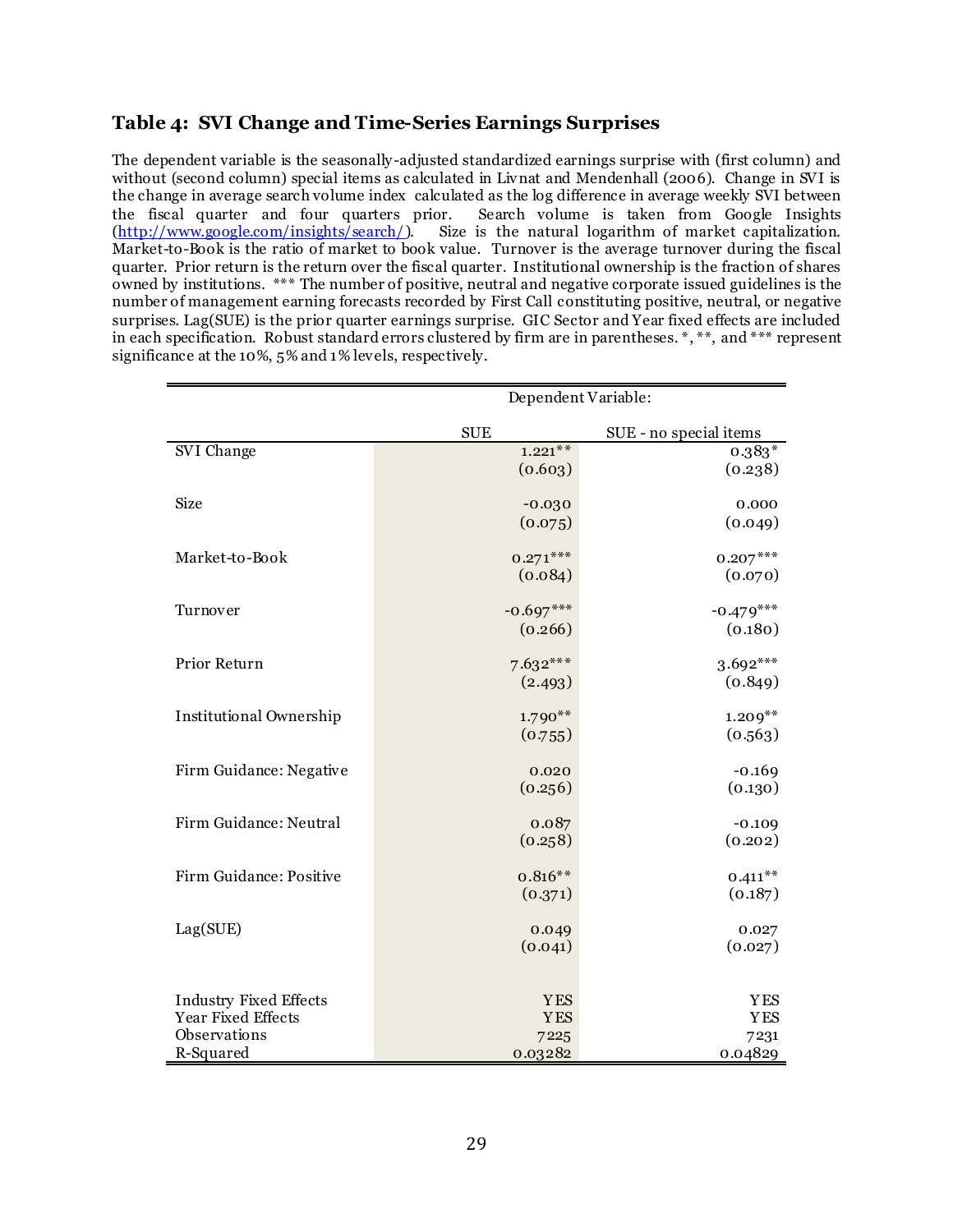#### **Table 5: SVI Change and Analyst Earnings Surprises**

The dependent variable the analyst earnings surprise (median analy st forecast minus actual EPS scaled by price) as calculated in Livnat and Mendenhall (2006). Change in SVI is the change in average search volume index calculated as the log difference in average weekly SVI between the fiscal quarter and four quarters prior. Search volume is taken from Google Insights (http://www.google.com/insights/search/). Size is the natural logarithm of market capitalization. Market-to-Book is the ratio of market to book value. Turnover is the average turnover during the fiscal quarter. Prior return is the return over the fiscal quarter. Institutional ownership is the fraction of shares owned by institutions. The number of positive, neutral and negative corporate issued guidelines is the number of management earning forecasts recorded by First Call constituting positive, neutral, or negative surprises. Lag(SUE) is the prior quarter earnings surprise. GIC Sector and Year fixed effects are included in each specification. The last two columns divide the sample by analyst dispersion defined as the standard deviation of earnings forecasts scaled by the absolute value of the mean earnings forecast (Diether, Malloy, and Scherbina (2002)). Robust standard errors clustered by firm are in parentheses.  $*$ ,  $**$ , and  $***$  represent significance at the 10%, 5% and 1% levels, respectively.

|                                | <b>ALL FIRMS</b>     | Low Dispersion Firms | <b>High Dispersion Firms</b> |
|--------------------------------|----------------------|----------------------|------------------------------|
| SVI Change                     | $0.098*$             | $-0.017$             | $0.134*$                     |
|                                | (0.052)              | (0.015)              | (0.081)                      |
| Size                           |                      |                      |                              |
|                                | $0.028**$<br>(0.013) | 0.000<br>(0.006)     | $0.039*$<br>(0.020)          |
|                                |                      |                      |                              |
| Market-to-Book                 | 0.010                | $-0.008**$           | 0.042                        |
|                                | (0.014)              | (0.004)              | (0.027)                      |
| Turnover                       |                      | $-0.018$             |                              |
|                                | $-0.033$<br>(0.023)  | (0.013)              | $-0.046$<br>(0.032)          |
|                                |                      |                      |                              |
| Prior Return                   | $0.411***$           | $0.249**$            | $0.418*$                     |
|                                | (0.143)              | (0.105)              | (0.213)                      |
|                                |                      |                      |                              |
| <b>Institutional Ownership</b> | 0.167                | $-0.079$             | 0.226                        |
|                                | (0.129)              | (0.060)              | (0.175)                      |
| Firm Guidance: Negative        | $0.073***$           | $-0.005$             | $0.134***$                   |
|                                | (0.026)              | (0.018)              | (0.048)                      |
|                                |                      |                      |                              |
| Firm Guidance: Neutral         | 0.005                | $-0.008$             | 0.026                        |
|                                | (0.034)              | (0.010)              | (0.103)                      |
| Firm Guidance: Positive        | $0.105***$           | $0.034*$             | $0.173***$                   |
|                                | (0.033)              | (0.017)              | (0.062)                      |
|                                |                      |                      |                              |
| Lag(SUE)                       | 0.009                | $0.037***$           | 0.002                        |
|                                | (0.007)              | (0.016)              | (0.005)                      |
|                                |                      |                      |                              |
| <b>Industry Fixed Effects</b>  | <b>YES</b>           | <b>YES</b>           | <b>YES</b>                   |
| Year Fixed Effects             | <b>YES</b>           | <b>YES</b>           | <b>YES</b>                   |
| Observations                   | 6595                 | 3330                 | 3131                         |
| R-Squared                      | 0.03052              | 0.05533              | 0.0324                       |

Dependent Variable: Analy st Earnings Surprise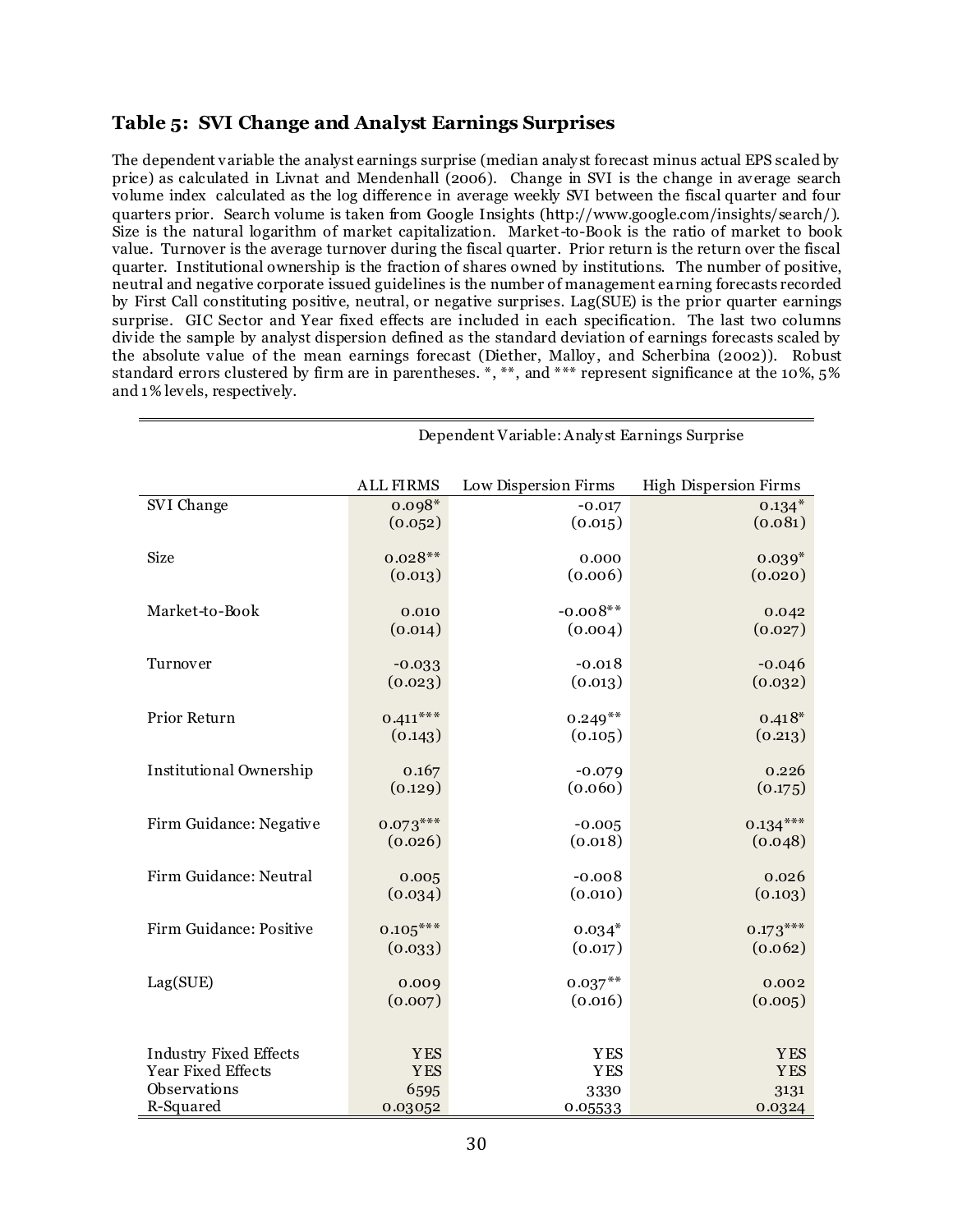#### **Table 6: SVI Change and Announcement Returns**

The dependent variable is the three day cumulative abnormal return (CAR) surrounding the earnings announcement. Abnormal return is calculated as the raw daily return from CRSP minus the daily return on size and market-to-book matched portfolio as in Livnat and Mendenhall (2006). All CARs are in basis points. Change in SVI is the change in average search volume index calculated as the log difference in average weekly SVI between the fiscal quarter and four quarters prior. Size is the natural logarithm of market capitalization. Market-to-Book is the ratio of market to book value. Turnover is the average turnover during the fiscal quarter. Prior return is the return over the fiscal quarter. Institutional ownership is the fraction of shares owned by institutions. The number of positive, neutral and negative corporate issued guidelines is the number of management earning forecasts recorded by First Call constituting positive, neutral, or negative surprises. Current SUE is the current quarter earnings surprise, Lag(SUE) is the prior quarter earnings surprise and Current Revenue Surprise is the current quarter revenue surprise. GIC Sector and Year fixed effects are included in each specification. Robust standard errors clustered by firm are in parentheses. \*, \*\*, and \*\*\* represent significance at the 10%, 5% and 1% levels, respectively.

|                               | Dependent Variable: Announcement Return |                      |                      |  |  |  |
|-------------------------------|-----------------------------------------|----------------------|----------------------|--|--|--|
| <b>SVI</b> Change             | 95.086***                               | $102.041***$         | 78.377**             |  |  |  |
|                               | (36.017)                                | (36.617)             | (34.864)             |  |  |  |
| Size                          | 1.762                                   | 2.155                | $-1.870$             |  |  |  |
|                               | (4.637)                                 | (4.647)              | (4.551)              |  |  |  |
| Market-to-Book                | $-6.642$                                | $-4.855*$            | $-6.278*$            |  |  |  |
|                               | (9.820)                                 | (2.825)              | (3.298)              |  |  |  |
| Turnov er                     | $-8.481$                                | $-4.666$             | $-9.427$             |  |  |  |
|                               | (8.310)                                 | (8.000)              | (7.896)              |  |  |  |
| Prior Return                  | $-94.012$                               | $-143.205***$        | $-143.368**$         |  |  |  |
|                               | (69.756)                                | (71.201)             | (70.946)             |  |  |  |
| Institutional Ownership       | 91.723*                                 | 75.246               | 93.379**             |  |  |  |
|                               | (46.869)                                | (46.453)             | (46.252)             |  |  |  |
| Firm Guidance: Negative       | $-11.951$                               | $-8.077$             | $-10.165$            |  |  |  |
|                               | (27.925)                                | (27.440)             | (27.484)             |  |  |  |
| Firm Guidance: Neutral        | $-24.052$                               | $-28.790$            | $-39.804$            |  |  |  |
|                               | (25.627)                                | (25.539)             | (25.476)             |  |  |  |
| Firm Guidance: Positive       | $-6.114$                                | $-9.727$             | $-23.319$            |  |  |  |
|                               | (35.828)                                | (35.809)             | (35.375)             |  |  |  |
| Lag(SUE)                      | $-1.339$<br>(0.990)                     |                      |                      |  |  |  |
| <b>Current SUE</b>            |                                         | 25.934***<br>(4.982) |                      |  |  |  |
| Current Revenue Surprise      |                                         |                      | 57.891***<br>(7.107) |  |  |  |
| <b>Industry Fixed Effects</b> | <b>YES</b>                              | <b>YES</b>           | <b>YES</b>           |  |  |  |
| Year Fixed Effects            | <b>YES</b>                              | <b>YES</b>           | <b>YES</b>           |  |  |  |
| Observations                  | 7244                                    | 7349                 | 7345                 |  |  |  |
| R-Squared                     | 0.004551                                | 0.01062              | 0.01459              |  |  |  |